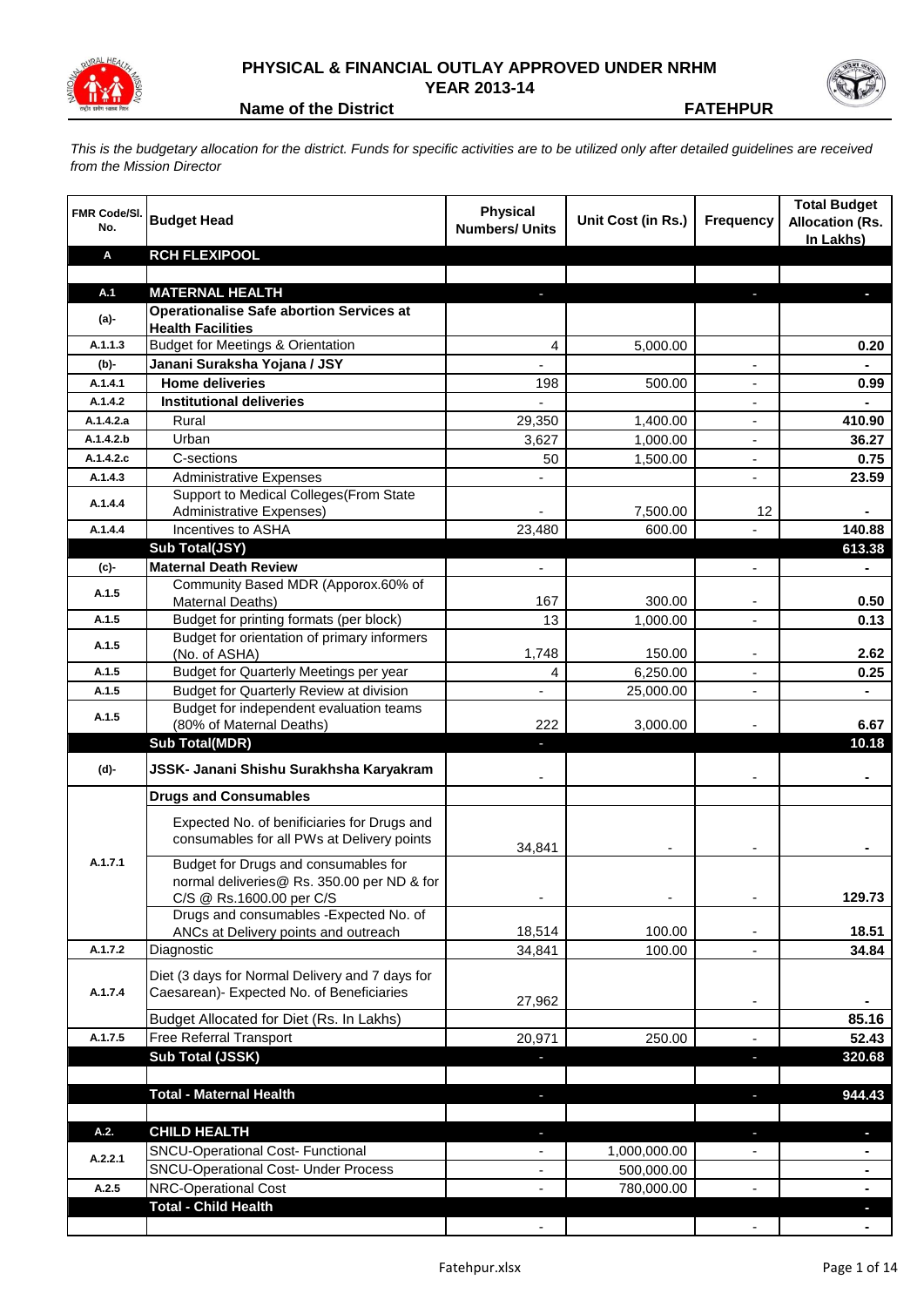| FMR Code/SI.<br>No. | <b>Budget Head</b>                                                                            | <b>Physical</b><br><b>Numbers/ Units</b> | Unit Cost (in Rs.)    | <b>Frequency</b>               | <b>Total Budget</b><br><b>Allocation (Rs.</b><br>In Lakhs) |
|---------------------|-----------------------------------------------------------------------------------------------|------------------------------------------|-----------------------|--------------------------------|------------------------------------------------------------|
| A.3                 | <b>FAMILY PLANNING</b>                                                                        |                                          |                       | ٠                              | o.                                                         |
| A.3.1               | <b>Terminal/Limiting Methods</b>                                                              |                                          |                       | $\overline{a}$                 |                                                            |
|                     | Orientation workshop, dissemination of                                                        |                                          |                       |                                |                                                            |
| A.3.1.1             | manuals on FP standards & quality                                                             |                                          |                       |                                |                                                            |
|                     | assurance of sterilisation services, fixed day<br>planning meeting                            | 1                                        | 25,000.00             |                                | 0.25                                                       |
| A.3.1.2             | Female Sterilisation Camps Proposed                                                           | 156                                      | 2,000.00              |                                | 3.12                                                       |
| A.3.1.3             | NSV Camps Proposed                                                                            | 5                                        | 3,500.00              | $\overline{\phantom{a}}$       | 0.18                                                       |
| A.3.1.4             | <b>Compensation for Female Sterilisation</b>                                                  | 4,264                                    | 1,000.00              | $\blacksquare$                 | 42.64                                                      |
| A.3.1.5             | Compensation for male sterilization/NSV                                                       |                                          |                       |                                |                                                            |
|                     | Acceptance                                                                                    | 132                                      | 1,500.00              | $\overline{\phantom{a}}$       | 1.98                                                       |
|                     | Orientation Workshop on accreditation of<br>private providers to provide sterilization        |                                          |                       |                                |                                                            |
| A.3.1.6             | services                                                                                      | 1                                        | 10,000.00             |                                | 0.10                                                       |
| A.3.2               | <b>Spacing Methods</b>                                                                        |                                          |                       | $\overline{\phantom{a}}$       |                                                            |
| A.3.2.2             | IUD services at health facilities (including                                                  |                                          |                       |                                |                                                            |
|                     | fixed day services at Sub Centres-L1)                                                         | 16                                       | 3,000.00              |                                | 0.48                                                       |
|                     | IUD services at health facilities (including                                                  |                                          |                       |                                |                                                            |
| A.3.2.3             | fixed day services at Sub Centre-L1 ) No. of<br><b>IUCD</b> insertions                        |                                          | 20.00                 |                                |                                                            |
|                     |                                                                                               |                                          |                       |                                |                                                            |
|                     | POL for Family Planning/ Others (including                                                    |                                          |                       |                                |                                                            |
| A.3.3               | additional mobility support to surgeon's team<br>if req)-Budget given according to total nos. |                                          |                       |                                |                                                            |
|                     | of Female Sterilization Camps.                                                                |                                          |                       |                                |                                                            |
| A.3.5.2             | <b>Performance rewards</b>                                                                    | 156                                      | 1,000.00              |                                | 1.56                                                       |
|                     |                                                                                               |                                          |                       |                                |                                                            |
|                     | Division level: Rs. 11.25 Lakh @ Rs.                                                          |                                          |                       |                                |                                                            |
|                     | 62,500/- per division (Rs.20,000 for 1st, Rs.<br>15,000 for 2nd and Rs. 10,000 for 3rd        |                                          |                       |                                |                                                            |
|                     | position for best performing tubectomy                                                        |                                          |                       |                                |                                                            |
|                     | surgeon at each division, Rs. 15,000 for best                                                 |                                          |                       |                                |                                                            |
|                     | performing NSV surgeon, and Rs.2000/- for                                                     |                                          |                       |                                |                                                            |
|                     | best SN and Rs.500/- for best ANM).                                                           |                                          | 62,500.00             |                                |                                                            |
| A.3.5.3             | <b>World Population Day' celebration</b>                                                      | $\blacksquare$                           |                       | $\overline{\phantom{0}}$       |                                                            |
|                     | For District level activities                                                                 | 1                                        | 100,000.00            | $\overline{\phantom{a}}$       | 1.00                                                       |
|                     | For Block level activities                                                                    | 13                                       | 10,000.00             | $\overline{\phantom{a}}$       | 1.30                                                       |
| A.3.5.4             | Other strategies/ activities                                                                  |                                          |                       | ٠                              |                                                            |
| A.3.5.4.2           | Orientation of district nodal officers for<br>change in FP Beema Policy-No. of                |                                          |                       |                                |                                                            |
|                     | Workshops                                                                                     | 1                                        | 10,000.00             |                                | 0.10                                                       |
|                     | <b>Total -Family Planning</b>                                                                 |                                          |                       | H,                             | 52.71                                                      |
|                     |                                                                                               |                                          |                       |                                |                                                            |
| A.4                 | <b>ADOLESCENT REPRODUCTIVE AND</b>                                                            |                                          |                       |                                |                                                            |
|                     | <b>SEXUAL HEALTH / ARSH</b>                                                                   |                                          |                       | $\overline{\phantom{m}}$       |                                                            |
| A.4.1.4             | <b>Operating Expenses</b><br>For Existing Clinics                                             | $\overline{\phantom{0}}$                 | 2,500.00              | $\overline{\phantom{0}}$<br>12 |                                                            |
| A.4.2               | <b>School Health programme</b>                                                                |                                          |                       |                                |                                                            |
|                     | Dissemination of Guidelines for School                                                        |                                          |                       |                                |                                                            |
| A.4.2.1             | Health Programme (14 Nos. for each Block                                                      |                                          |                       |                                |                                                            |
|                     | and 7 Nos. for District Level)                                                                | 189                                      | 75.00                 | 1                              | 0.14                                                       |
| A.4.2.2             | Convergence Meeting at Block level (Twice                                                     |                                          |                       |                                |                                                            |
| A.4.2.3             | in a year)<br>Mobility Support (For Block Level)                                              | 13<br>13                                 | 2,500.00<br>25,000.00 | 2<br>6                         | 0.65<br>19.50                                              |
| A.4.3               | Other strategies/activities                                                                   |                                          |                       |                                |                                                            |
| A.4.3.2             | <b>Menstrual Hygiene</b>                                                                      |                                          |                       |                                |                                                            |
|                     | No.of Blocks                                                                                  |                                          |                       |                                |                                                            |
|                     | No.of ASHAs                                                                                   |                                          |                       |                                |                                                            |
|                     | One Planning & Sensitization meeting at                                                       |                                          |                       |                                |                                                            |
|                     | Dist.level @Rs.5000/-meeting                                                                  |                                          | 5,000.00              |                                |                                                            |
|                     | One Review & Refresher meeting at                                                             |                                          |                       |                                |                                                            |
|                     | Dist.level @Rs.5000/-meeting                                                                  |                                          | 5,000.00              |                                |                                                            |
|                     | Reporting Register for District & Blocks                                                      |                                          |                       |                                |                                                            |
|                     | @Rs.30/-register                                                                              |                                          | 30.00                 |                                |                                                            |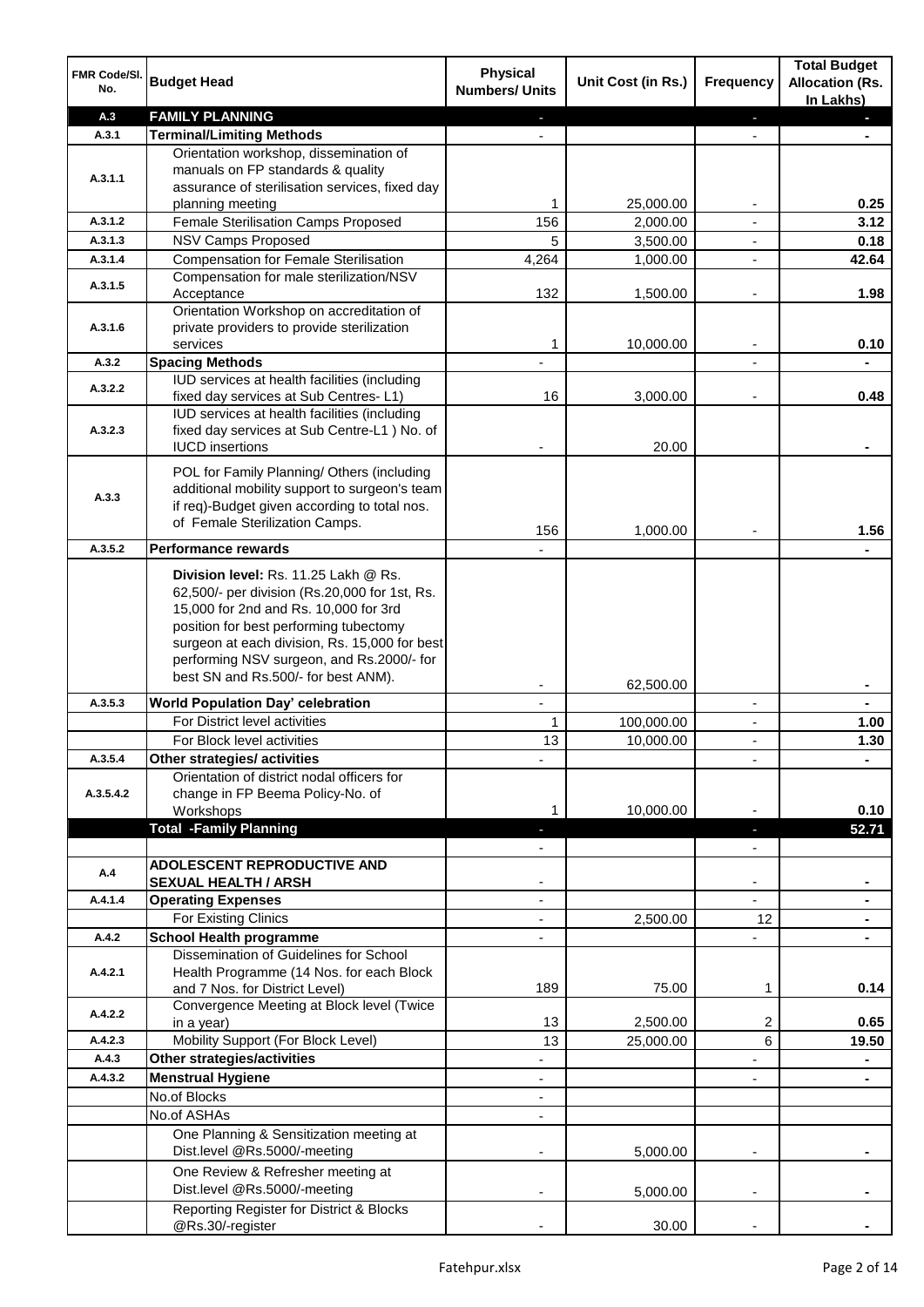| FMR Code/SI.<br>No. | <b>Budget Head</b>                                                                                                                                         | <b>Physical</b><br><b>Numbers/ Units</b> | Unit Cost (in Rs.)     | Frequency      | <b>Total Budget</b><br><b>Allocation (Rs.</b><br>In Lakhs) |
|---------------------|------------------------------------------------------------------------------------------------------------------------------------------------------------|------------------------------------------|------------------------|----------------|------------------------------------------------------------|
|                     | Reporting Register for ASHA @Rs.30/-registe                                                                                                                |                                          | 30.00                  | $\overline{a}$ |                                                            |
|                     | Storage Almirahs for District & Blocks<br>@Rs.5000/- Almirahs                                                                                              |                                          | 5,000.00               |                |                                                            |
|                     | 2 Flex banner with hanging rod per<br>block/Dist.@Rs.500/-banner                                                                                           |                                          | 500.00                 |                |                                                            |
|                     | <b>Sub-total ARSH</b>                                                                                                                                      |                                          |                        | ı.             | 20.29                                                      |
|                     |                                                                                                                                                            |                                          |                        |                |                                                            |
| A.5                 | <b>URBAN RCH (focus on Urban slums)</b>                                                                                                                    |                                          |                        | J,             |                                                            |
| A.5.2               | Human Resource for Urban Health                                                                                                                            |                                          |                        |                |                                                            |
| A.5.2.1             | Doctors/Mos                                                                                                                                                | $\mathbf{1}$                             | 36,000.00              | 6              | 2.16                                                       |
| A.5.2.4             | <b>ANM</b>                                                                                                                                                 | $\mathbf{1}$                             | 9,900.00               | 6              | 0.59                                                       |
| A.5.2.5             | <b>Staff Nurse</b>                                                                                                                                         | $\mathbf{1}$                             | 16,500.00              | 6              | 0.99                                                       |
| A.5.2.12            | Sweeper cum Choukidar                                                                                                                                      | 1                                        | 4,950.00               | 6              | 0.30                                                       |
| A.5.3               | Operating expenses for UHP and UHC                                                                                                                         |                                          |                        |                |                                                            |
|                     | Rent @7000/Month/Centre                                                                                                                                    | 1                                        | 7,000.00               | 6              | 0.42                                                       |
|                     | Telephone Bills @ 1000/Month/Centre                                                                                                                        | $\mathbf{1}$                             | 1,000.00               | 6              | 0.06                                                       |
|                     | Electricity Bills @ 1500/Month/Centre                                                                                                                      | $\mathbf{1}$                             | 1,500.00               | 6              | 0.09                                                       |
|                     | Contingency @ 500/Month/Centre                                                                                                                             | $\mathbf{1}$                             | 500.00                 | 6              | 0.03                                                       |
|                     | <b>Total- Urban Health</b>                                                                                                                                 |                                          |                        | Е              | 4.64                                                       |
|                     |                                                                                                                                                            |                                          |                        |                |                                                            |
| A.7                 | <b>PNDT Activities</b>                                                                                                                                     |                                          |                        |                |                                                            |
| A.7.1               | <b>Support to PC-PNDT Cells</b>                                                                                                                            |                                          |                        |                |                                                            |
|                     | <b>Divisional Level</b>                                                                                                                                    | $\overline{\phantom{a}}$                 |                        |                |                                                            |
|                     | Remuneration of Data Assistant (At Each<br>Division PC-PNDT Cell)                                                                                          |                                          | 17,000.00              | 12             |                                                            |
|                     | Contingency for the operation of cell @<br>Rs.20000/-                                                                                                      |                                          | 20,000.00              | 1              |                                                            |
|                     | One time office setup cost @ Rs.100000/-                                                                                                                   | $\blacksquare$                           | 100,000.00             | 1              |                                                            |
|                     | <b>District Level</b>                                                                                                                                      |                                          |                        |                |                                                            |
|                     | Remuneration of Data Entry Operator (At<br>Each District PC-PNDT Cell)                                                                                     | 1                                        | 10,000.00              | 12             | 1.20                                                       |
|                     | Contingency for the operation of cell @<br>Rs.20000/-                                                                                                      | 1                                        | 20,000.00              | 1              | 0.20                                                       |
|                     | One time office setup cost @ Rs. 50000/-                                                                                                                   | $\mathbf{1}$                             | 50,000.00              | $\mathbf{1}$   | 0.50                                                       |
| A.7.2               | <b>Other PNDT activities</b>                                                                                                                               |                                          |                        |                | $\blacksquare$                                             |
| A.7.2.3             | Visit of division level inspection committees (<br>TA/DA of Additional Director will be incurred<br>from this amount) @ Rs.30000 for 10 visit in<br>a year |                                          | 3,000.00               | 10             |                                                            |
| A.7.2.8             | Orientation of members of the district<br>advisory committees at Division Levels (No.<br>of Workshops)                                                     | ٠                                        | 25,000.00              | 1              |                                                            |
| A.7.2.10            | District Level Sensitization (No. of<br>Workshops)                                                                                                         | 1                                        | 10,000.00              |                | 0.10                                                       |
|                     | <b>Total-PC-PNDT</b>                                                                                                                                       |                                          |                        |                | 2.00                                                       |
| A.8                 | <b>Human Resources</b>                                                                                                                                     |                                          |                        | ٠              | ٠                                                          |
| A.8.1               | <b>Contractual Staff &amp; Services</b>                                                                                                                    |                                          |                        |                |                                                            |
| A.8.1.1.1.f         | Honoraria for ANMs at Sub Centres                                                                                                                          | 48                                       | 10,000.00              | 6              | 28.80                                                      |
| A.8.1.1.2.f         | Honoraria for Staff Nurses - SNCU                                                                                                                          |                                          | 16,500.00              | 6              |                                                            |
| A.8.1.1.2.f         | Honoraria for Staff Nurses -NRC                                                                                                                            | ÷,                                       | 16,500.00              | 6              |                                                            |
| A.8.1.2.1           | Honoraria for Laboratory Technicians                                                                                                                       | ÷,                                       | 11,880.00              | 6              | $\blacksquare$<br>$\blacksquare$                           |
| A.8.1.3.5.d         | Honoraria for Paediatricians- Child Health                                                                                                                 | ÷,                                       | 48,000.00              |                |                                                            |
| A.8.1.3.7           | Honoraria for Dental Doctors                                                                                                                               | ÷,                                       |                        | 6<br>6         |                                                            |
| A.8.1.5.8           | Honoraria for M.O.(Training Coordinators for                                                                                                               |                                          | 35,000.00              |                |                                                            |
| A.8.1.7.2           | training NRCs/SNCUs)<br>Honoraria for X-Ray Technicians                                                                                                    | ÷,                                       | 36,000.00<br>11,800.00 | 6<br>6         |                                                            |
|                     |                                                                                                                                                            |                                          |                        |                |                                                            |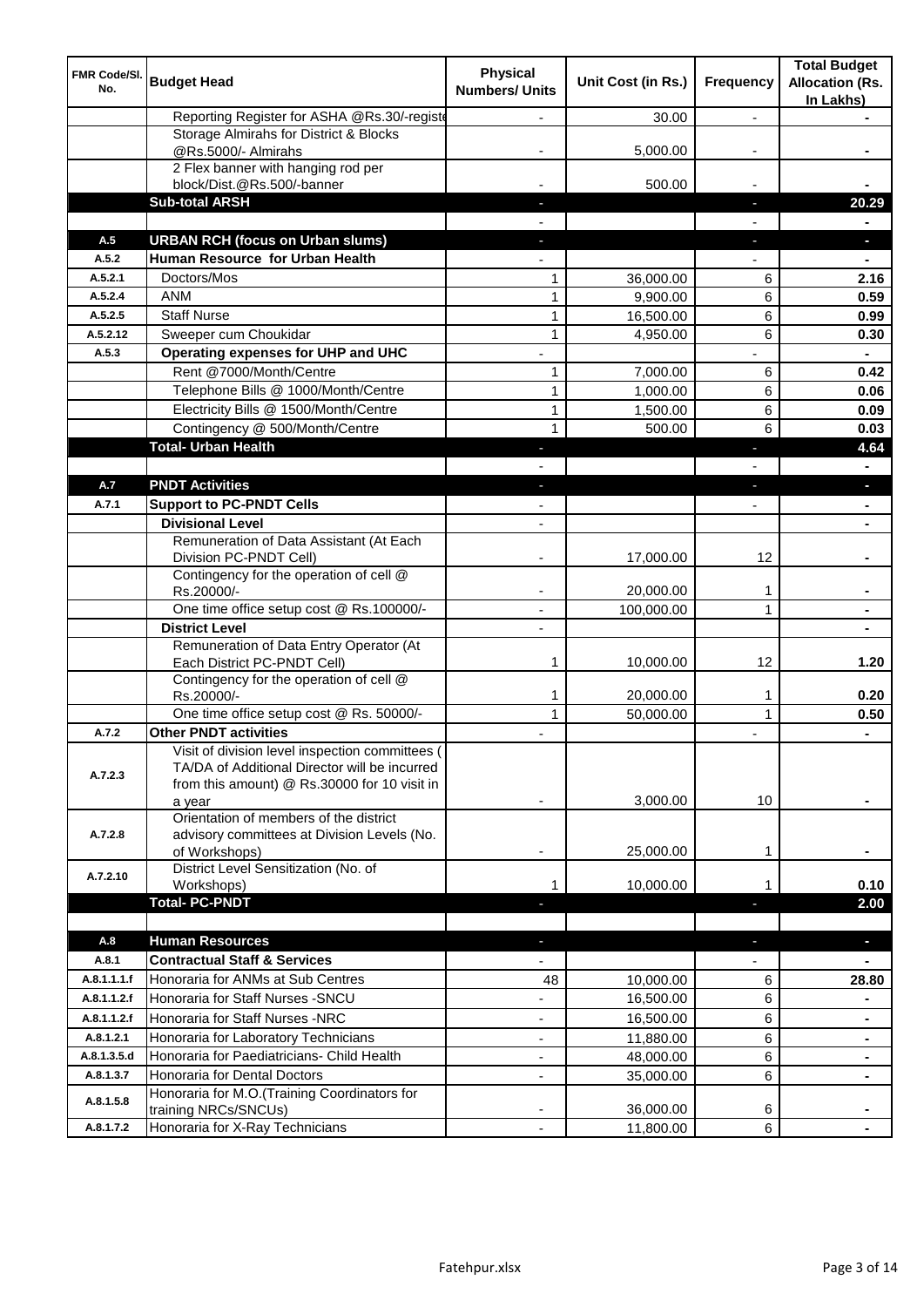| <b>FMR Code/SI.</b><br>No. | <b>Budget Head</b>                                                             | <b>Physical</b><br><b>Numbers/ Units</b> | Unit Cost (in Rs.)       | Frequency                | <b>Total Budget</b><br><b>Allocation (Rs.</b><br>In Lakhs) |
|----------------------------|--------------------------------------------------------------------------------|------------------------------------------|--------------------------|--------------------------|------------------------------------------------------------|
| A.8.1.7.4                  | <b>School Health Teams (Exclusively for SH)</b>                                |                                          |                          | $\overline{a}$           |                                                            |
| A.8.1.7.4.a                | <b>Honoraria for Medical Officers</b>                                          |                                          |                          |                          |                                                            |
|                            | No. of MBBS Doctors-Existing                                                   | $\overline{2}$                           | 36,000.00                | 6                        | 4.32                                                       |
|                            | No. of MBBS Doctors-New                                                        | 11                                       | 36,000.00                | 2                        | 7.92                                                       |
|                            | No. of BDS Doctors-Existing                                                    | 12                                       | 35,000.00                | 6                        | 25.20                                                      |
|                            | No. of AYUSH Doctors-Existing                                                  | 12                                       | 24,000.00                | 6                        | 17.28                                                      |
|                            | No. of AYUSH Doctors-New                                                       | 14                                       | 24,000.00                | 2                        | 6.72                                                       |
| A.8.1.7.4.b                | <b>Honoraria for Physiotherapists</b>                                          | 6                                        | 11,880.00                | 6                        | 4.28                                                       |
| A.8.1.7.4.c                | <b>Honoraria for Dental Hygienists</b>                                         | 1                                        | 11,880.00                | 6                        | 0.71                                                       |
| A.8.1.7.4.d                | <b>Honoraria for Ophthalmic Assistants</b>                                     | 18                                       | 11,880.00                | 6                        | 12.83                                                      |
|                            | Honoraria for Staff Nurses/GNMs-Existing                                       | 16                                       | 16,500.00                | 6                        | 15.84                                                      |
| A.8.1.7.4.e                | Honoraria for Staff Nurses/GNMs-New                                            |                                          | 16,500.00                | $\overline{2}$           |                                                            |
|                            | Honoraria for ANMs-Existing                                                    | 9                                        | 10,000.00                | 6                        | 5.40                                                       |
| A.8.1.7.4.g                | Honoraria for ANMs-New                                                         | 1                                        | 10,000.00                | $\overline{2}$           | 0.20                                                       |
|                            | Honoraria for FP Counsellors(@ Rs.9300/-                                       |                                          |                          |                          |                                                            |
| A.8.1.7.5.1                | (Rs.9000/-Honoraria and 300/-for                                               |                                          |                          |                          |                                                            |
|                            | communication support)                                                         | 3                                        | 9,300.00                 | 6                        | 1.67                                                       |
| A.8.1.7.5.2                | <b>Honoraria for ARSH Counsellors</b>                                          |                                          | 12,000.00                | 6                        | $\blacksquare$                                             |
| A.8.1.7.5.4                | <b>Honoraria for Nutritionist-NRC</b>                                          | $\overline{\phantom{0}}$                 | 15,000.00                | 6                        | $\blacksquare$                                             |
|                            | <b>Honoraria for Staff under Routine</b>                                       |                                          |                          |                          |                                                            |
|                            | <b>Immunization</b>                                                            |                                          |                          |                          |                                                            |
|                            | Refrigerator Mechanics-District Level                                          |                                          | 16,500.00                | 6                        |                                                            |
| A.8.1.7.7                  | Cold Chain Handlers-District Level                                             | 1                                        | 9,900.00                 | 6                        | 0.59                                                       |
|                            | Vaccine Store Keepers-Division Level                                           |                                          | 22,000.00                | 6                        | $\blacksquare$                                             |
|                            | Refrigerator Mechanics-Division Level                                          |                                          | 16,500.00                | 6                        | $\blacksquare$                                             |
|                            | Vaccine Van Drivers-Division Level                                             |                                          | 16,500.00                | 6                        | $\blacksquare$                                             |
|                            | Cold Chain Handlers-Division Level                                             | ä,                                       | 9,900.00                 | 6                        |                                                            |
| A.8.1.9                    | <b>Honoraria for Data Entry Operators</b>                                      | $\mathbf{1}$                             | 8,800.00                 | 6                        | 0.53                                                       |
| A.8.1.11.f                 | <b>Honoraria for Caretakers-NRC</b>                                            | $\overline{\phantom{0}}$                 | 4,000.00                 | 6                        |                                                            |
| A.8.1.11.f                 | <b>Honoraria for Cooks-NRC</b>                                                 |                                          | 5,000.00                 | 6                        |                                                            |
|                            | <b>TOTAL - HUMAN RESOURCE</b>                                                  |                                          |                          |                          | 132.30                                                     |
|                            | <b>TRAINING</b>                                                                |                                          |                          |                          |                                                            |
| A.9                        |                                                                                | ٠                                        |                          | ٠                        | p                                                          |
|                            |                                                                                |                                          |                          |                          |                                                            |
| A.9.3<br>A.9.3.1           | <b>Maternal Health Training</b><br><b>Skilled Attendance at Birth / SBA</b>    |                                          |                          |                          |                                                            |
| A.9.3.1.1                  |                                                                                | ÷,                                       |                          | $\overline{\phantom{a}}$ | $\blacksquare$                                             |
|                            | Setting up of SBA Training Centres                                             | 1                                        | 25,000.00                | ٠                        | 0.25                                                       |
| A.9.3.1.4                  | <b>Training of Staff Nurses in SBA</b><br>Total Batches to be conducted (4 Per | $\overline{\phantom{0}}$                 |                          | $\overline{\phantom{a}}$ |                                                            |
|                            | Batch)@ Rs.103300/ Batch                                                       | 9                                        | 103,300.00               | ٠                        | 9.30                                                       |
| A.9.3.4                    | <b>Safe Abortion Services Training</b>                                         |                                          |                          |                          |                                                            |
|                            | <b>Training of Medical Officers in safe</b>                                    |                                          |                          |                          |                                                            |
|                            | abortion                                                                       |                                          |                          | -                        |                                                            |
| A.9.3.4.2                  | Total Batches to be conducted @ Rs.52000                                       |                                          |                          |                          |                                                            |
|                            | /batch                                                                         | $\overline{\phantom{a}}$                 | 52,000.00                |                          | $\blacksquare$                                             |
| A.9.3.5                    | RTI / STI Training                                                             | $\blacksquare$                           |                          | ÷,                       | $\blacksquare$                                             |
|                            | <b>Training of Medical Officers in RTI/STI</b>                                 | $\overline{\phantom{a}}$                 |                          | L,                       | $\blacksquare$                                             |
| A.9.3.5.3                  | Total Batches to be conducted @ Rs.72600                                       |                                          |                          |                          |                                                            |
|                            | /batch                                                                         | 2                                        | 72,600.00                |                          | 1.45                                                       |
|                            | Sub Total - Maternal Health Training                                           |                                          |                          |                          | 11.00                                                      |
|                            |                                                                                |                                          |                          |                          |                                                            |
| A.9.5                      | <b>Child Health Training</b>                                                   |                                          |                          |                          | ٠                                                          |
| A.9.5.2.2                  | <b>F-IMNCI Training for Medical Officers</b>                                   |                                          |                          |                          |                                                            |
|                            | <b>Total Training Load</b>                                                     | $\overline{\phantom{0}}$                 | $\overline{\phantom{a}}$ |                          | $\blacksquare$                                             |
|                            | <b>Batch Size/Participants</b>                                                 | 16                                       |                          |                          | ٠                                                          |
|                            | No. of Batches                                                                 | $\overline{\phantom{0}}$                 | 212,900.00               | ۰                        | ٠                                                          |
|                            | Total Batches to be observed(25% of                                            |                                          |                          |                          |                                                            |
|                            | organized batches)                                                             |                                          | 7,500.00                 |                          |                                                            |
| A.9.5.2.3                  | <b>F-IMNCI Training for Staff Nurses</b>                                       | ٠                                        |                          | $\blacksquare$           |                                                            |
|                            | <b>Total Training Load</b>                                                     | ٠                                        |                          |                          |                                                            |
|                            | <b>Batch Size/Participants</b>                                                 |                                          |                          |                          |                                                            |
|                            | No. of Batches                                                                 |                                          | 206,900.00               |                          |                                                            |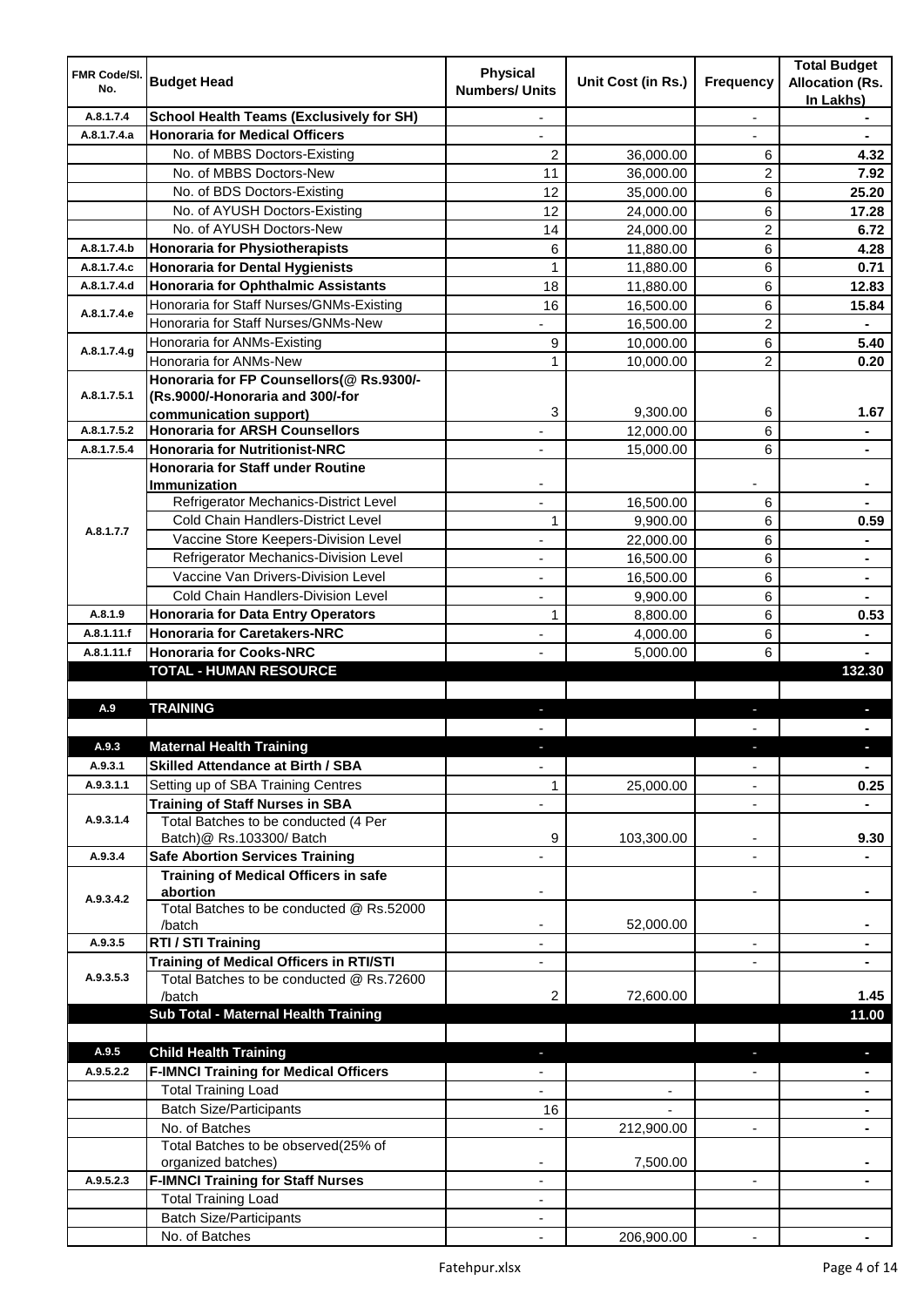| <b>FMR Code/SI.</b><br>No. | <b>Budget Head</b>                                                             | <b>Physical</b><br><b>Numbers/ Units</b> | Unit Cost (in Rs.) | Frequency                | <b>Total Budget</b><br><b>Allocation (Rs.</b><br>In Lakhs) |
|----------------------------|--------------------------------------------------------------------------------|------------------------------------------|--------------------|--------------------------|------------------------------------------------------------|
|                            | Total Batches to be observed(25% of<br>organized batches)                      |                                          | 7,500.00           |                          |                                                            |
| A.9.5.5.2.a                | <b>IMNCI Plus(CCSP)-10 Days TOT for</b>                                        |                                          |                    |                          |                                                            |
|                            | <b>Physicians</b>                                                              |                                          |                    |                          |                                                            |
|                            | <b>Total Training Load</b>                                                     |                                          |                    |                          |                                                            |
|                            | <b>Batch Size/Participants</b><br>No. of Batches                               | 24                                       |                    |                          |                                                            |
|                            | Total Batches to be observed(25% of                                            |                                          | 576,300.00         |                          |                                                            |
|                            | organized batches)                                                             |                                          | 11,000.00          |                          |                                                            |
|                            | Sub Total- Child Health Training                                               |                                          |                    |                          |                                                            |
|                            |                                                                                |                                          |                    |                          |                                                            |
| A.9.7                      | Adolescent Reproductive and Sexual Health/                                     |                                          |                    |                          |                                                            |
|                            | <b>ARSH Training</b>                                                           |                                          |                    |                          |                                                            |
| A.9.7.4                    | <b>ARSH training for ANMs/LHVs</b><br>Total Batches to be conducted@ Rs.71000/ |                                          |                    |                          |                                                            |
|                            | <b>Batch</b>                                                                   | 3                                        | 71,000.00          |                          | 2.13                                                       |
|                            | <b>Sub Total- ARSH Training</b>                                                |                                          |                    |                          | 2.13                                                       |
|                            |                                                                                |                                          |                    |                          |                                                            |
| A.9.8.4.2                  | <b>Clinical Establishment Act</b>                                              | 1                                        | 798,000.00         | $\overline{a}$           | 7.98                                                       |
|                            |                                                                                |                                          |                    |                          |                                                            |
|                            | <b>TOTAL - Training</b>                                                        |                                          |                    |                          | 21.11                                                      |
|                            |                                                                                |                                          |                    |                          |                                                            |
| A.10                       | PROGRAMME MANAGEMENT                                                           |                                          |                    |                          | o.                                                         |
| A.10.2                     | <b>District Programme Management Support</b>                                   |                                          |                    |                          |                                                            |
|                            | Unit                                                                           |                                          |                    |                          |                                                            |
|                            | <b>Contractual Staffs for DPMSU</b>                                            |                                          |                    |                          |                                                            |
| A.10.2.1                   | Honoraria for District Programme Manager                                       | 1                                        | 32,700.00          | 6                        | 1.96                                                       |
| A.10.2.2                   | Honoraria for District Accounts Manager                                        | $\mathbf{1}$                             | 26,650.00          | 6                        | 1.60                                                       |
| A.10.2.3                   | Honoraria for District Data Manager(District<br>Data cum Account Assistant)    | 1                                        | 18,150.00          | 6                        | 1.09                                                       |
| A.10.2.7                   | Honoraria for Office Assistant                                                 | 1                                        | 7,000.00           | 6                        | 0.42                                                       |
| A.10.2.8.1                 | Operational Expenses for DPMU unit                                             | 1                                        | 75,000.00          | 6                        | 4.50                                                       |
|                            | Honoraria for District Community Process                                       |                                          |                    |                          |                                                            |
| A.10.2.8.2                 | Manager                                                                        | 1                                        | 26,650.00          | 6                        | 1.60                                                       |
|                            | <b>Sub Total - DPMU</b>                                                        |                                          |                    |                          | 11.17                                                      |
|                            |                                                                                |                                          |                    |                          |                                                            |
| A.10.3                     | <b>Block Programme Management Unit (BPMU)</b>                                  | $\overline{\phantom{a}}$                 |                    | $\overline{\phantom{a}}$ | $\blacksquare$                                             |
| A.10.3.1                   | Honoraria for Block Programme Managers                                         | 13                                       | 20,000.00          | 6                        | 15.60                                                      |
| A.10.3.2                   | Honoraria for Block Accounts Managers                                          | 13                                       | 10,000.00          | 6                        | 7.80                                                       |
|                            | <b>Sub Total - DPMU</b>                                                        | ٠                                        |                    | J,                       | 23.40                                                      |
|                            |                                                                                |                                          |                    |                          |                                                            |
| A.10.6                     | <b>Concurrent Audit System</b><br>Budget For Block Units(Rs. 1500 per          |                                          |                    | $\overline{\phantom{0}}$ | $\blacksquare$                                             |
|                            | Block/Quarter)                                                                 | 13                                       | 1,500.00           | 4                        | 0.78                                                       |
|                            | Budget For District (District HO Rs.                                           |                                          |                    |                          |                                                            |
|                            | 4500/Month)                                                                    |                                          | 4,500.00           | 12                       | 0.54                                                       |
|                            | <b>Sub Total - Concurrent Audit</b>                                            |                                          |                    |                          | 1.32                                                       |
|                            |                                                                                |                                          |                    |                          |                                                            |
| A.10.7                     | <b>Mobility Support, Field Visits</b>                                          |                                          |                    | $\overline{a}$           | $\blacksquare$                                             |
| A.10.7.2                   | Mobility Support-DPMU/District (2 Vehicles per<br>District per month)          | 2                                        | 25,000.00          | 12                       | 6.00                                                       |
| A.10.7.3                   | Mobility Support-BPMU/Block (1 Vehicle per<br>District per Month)              | 13                                       | 25,000.00          | 12                       | 39.00                                                      |
| A.10.7.4.1                 | Mobility Support for Div.PMU Division & AD<br>Offices( 1 vehicle per Division) |                                          | 25,000.00          | 12                       |                                                            |
|                            | Sub Total - Mobility Support, Field Visits                                     |                                          |                    |                          | 45.00                                                      |
|                            |                                                                                |                                          |                    |                          |                                                            |
|                            | <b>TOTAL - Programme Management</b>                                            |                                          |                    | ı.                       | 80.89                                                      |
|                            |                                                                                |                                          |                    |                          |                                                            |
|                            | <b>GRAND TOTAL- RCH FLEXIPOOL</b>                                              |                                          |                    | a,                       | 1,258.37                                                   |
|                            |                                                                                |                                          |                    |                          |                                                            |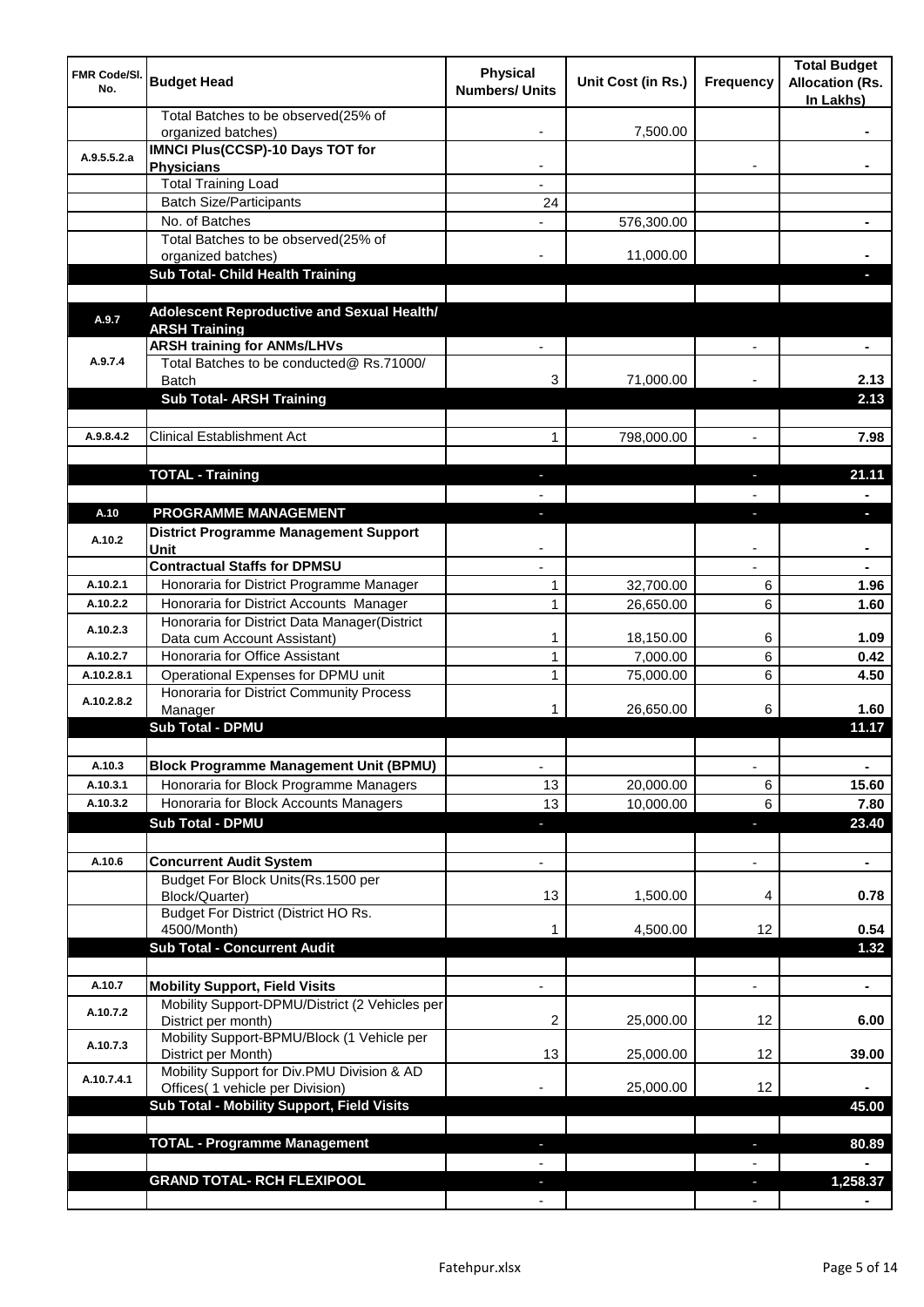| FMR Code/SI.<br>No. | <b>Budget Head</b>                                                                                                                                                         | <b>Physical</b><br><b>Numbers/ Units</b> | Unit Cost (in Rs.) | <b>Frequency</b> | <b>Total Budget</b><br><b>Allocation (Rs.</b><br>In Lakhs) |
|---------------------|----------------------------------------------------------------------------------------------------------------------------------------------------------------------------|------------------------------------------|--------------------|------------------|------------------------------------------------------------|
| в                   | <b>MISSION FLEXIPOOL</b>                                                                                                                                                   |                                          |                    | r                |                                                            |
| <b>B1</b>           | <b>ASHA</b>                                                                                                                                                                |                                          |                    |                  |                                                            |
| B1.1.1.4.2          | ASHA State Trainers - TOT (Module VI&VII)-                                                                                                                                 |                                          |                    |                  |                                                            |
|                     | National Level-Cost of TA/DA                                                                                                                                               |                                          | 15,000.00          |                  |                                                            |
| B1.1.3.3            | <b>Incentive for FP</b>                                                                                                                                                    |                                          |                    |                  |                                                            |
| B1.1.3.3.1          | Incentive for ASHA @ Rs. 1000 if a couple<br>adopts permanent methods after 02<br>children(Assumed that 15.56 % clients<br>adopts permanent methods after 02<br>children). | 684                                      | 1,000.00           |                  | 6.84                                                       |
| B1.1.3.5            | Other incentive                                                                                                                                                            |                                          |                    |                  |                                                            |
| B1.1.3.5.1          | On taking Complicated On pregnancy cases<br>or New born cases to the health facility<br>@Rs.150/- case (up to 3 cases/year)                                                |                                          |                    |                  |                                                            |
|                     |                                                                                                                                                                            | 2,311                                    | 150.00             | 3                | 10.40                                                      |
| B1.1.3.5.3          | Birth & Death Registration (For 30 birth & 9<br>deaths/ASHA) -Amount Approved 90% Only                                                                                     | 2,311                                    | 180.00             |                  | 3.74                                                       |
|                     | TA/DA for attending Monthly Meetings                                                                                                                                       |                                          |                    |                  |                                                            |
| B1.1.3.5.5          | @Rs.100/Meeting - Amount Approved 90%                                                                                                                                      |                                          |                    |                  |                                                            |
|                     | Only<br>Maternal Death Audit Information                                                                                                                                   | 2,311                                    | 100.00             | 12               | 24.96                                                      |
| B1.1.3.5.6          | (@Rs.200/Case)-Amount Approved 50%<br>Only                                                                                                                                 | 278                                      | 200.00             |                  | 0.28                                                       |
| B1.1.3.5.12         | Incentives to ASHA Sangini(@Rs.150 for                                                                                                                                     |                                          |                    |                  |                                                            |
|                     | one field visit and 20 visits per month)                                                                                                                                   | -                                        | 3,000.00           | 10               | $\blacksquare$                                             |
| B1.1.3.6            | <b>Other Activities</b>                                                                                                                                                    | $\overline{\phantom{a}}$                 |                    |                  | $\blacksquare$                                             |
| B1.1.3.6.1          | ASHA Divas/Annual ASHA Samellan-                                                                                                                                           |                                          |                    |                  | 4.04                                                       |
|                     | (Amount Approved 70% Only)<br><b>ASHA Payment Voucher</b>                                                                                                                  | 2,311<br>2,311                           | 250.00<br>25.00    |                  | 0.58                                                       |
| B1.1.3.6.3          |                                                                                                                                                                            |                                          |                    |                  |                                                            |
|                     | <b>ASHA Master Payment Register</b><br><b>ASHA Sangini Format</b>                                                                                                          | 13<br>93                                 | 150.00             |                  | 0.02                                                       |
| B1.1.4              | Awards to ASHA's/Link workers                                                                                                                                              | 13                                       | 50.00              |                  | 0.05                                                       |
|                     |                                                                                                                                                                            |                                          | 5,000.00           | $\overline{a}$   | 0.65                                                       |
| B1.1.5              | <b>ASHA Resource Centre/ASHA Mentoring</b><br>Group                                                                                                                        |                                          |                    |                  | $\blacksquare$                                             |
| B1.1.5.4            | Mobility Costs ASHA Mentoring Group for<br>district*4 meetings@Rs.2500/meeting                                                                                             | 4                                        | 2,500.00           |                  | 0.10                                                       |
|                     | <b>Sub Total - ASHA</b>                                                                                                                                                    |                                          |                    |                  | 51.66                                                      |
|                     |                                                                                                                                                                            |                                          |                    |                  |                                                            |
| <b>B2</b>           | <b>Untied Funds</b>                                                                                                                                                        | ٠                                        |                    | J,               | $\blacksquare$                                             |
| <b>B2.1</b>         | No. of CHCs/SDH and Amount Approved 71%<br>Only                                                                                                                            | 15                                       | 50,000.00          | 1                | 5.33                                                       |
| <b>B2.2</b>         | No. of PHCs and Amount Approved 93% Only                                                                                                                                   | 46                                       | 25,000.00          | 1                | 10.70                                                      |
| <b>B2.3</b>         | No. of Sub Centres and Amount Approved<br>46% Only                                                                                                                         | 309                                      | 10,000.00          | 1                | 14.21                                                      |
| <b>B2.4</b>         | No. of VHNSCs and Amount Approved 36%<br>Only                                                                                                                              | 786                                      | 10,000.00          | 1                | 28.30                                                      |
|                     | <b>Sub Total - Untied Funds</b>                                                                                                                                            |                                          |                    |                  | 58.53                                                      |
|                     |                                                                                                                                                                            |                                          |                    |                  |                                                            |
| <b>B.3</b>          | <b>Annual Maintenance Grants</b>                                                                                                                                           |                                          |                    |                  |                                                            |
| <b>B3.1</b>         | No. of CHCs and Amount Approved 70% Only                                                                                                                                   | 15                                       | 100,000.00         | 1                | 10.50                                                      |
| <b>B3.2</b>         | No. of PHCs and Amount Approved 69% Only                                                                                                                                   | 35                                       | 50,000.00          | 1                | 12.08                                                      |
| <b>B3.3</b>         | No. of Sub Centres and Amount Approved<br>49% Only                                                                                                                         | 231                                      | 10,000.00          | 1                | 11.32                                                      |
|                     | <b>Sub Total - AMG</b>                                                                                                                                                     | ٠                                        |                    | J,               | 33.89                                                      |
|                     |                                                                                                                                                                            |                                          |                    |                  |                                                            |
| <b>B.6</b>          | <b>Corpus Grants to HMS/RKS</b>                                                                                                                                            |                                          |                    |                  | $\blacksquare$                                             |
| B6.1                | District Hospitals (DH+DWH)                                                                                                                                                | 2                                        |                    |                  |                                                            |
|                     | Amount Approved for District Hospitals                                                                                                                                     |                                          |                    |                  | 5.48                                                       |
|                     |                                                                                                                                                                            |                                          |                    |                  |                                                            |
| B6.2                | No. of CHCs and Amount Approved 90% Only                                                                                                                                   | 15                                       | 100,000.00         | 1                | 13.50                                                      |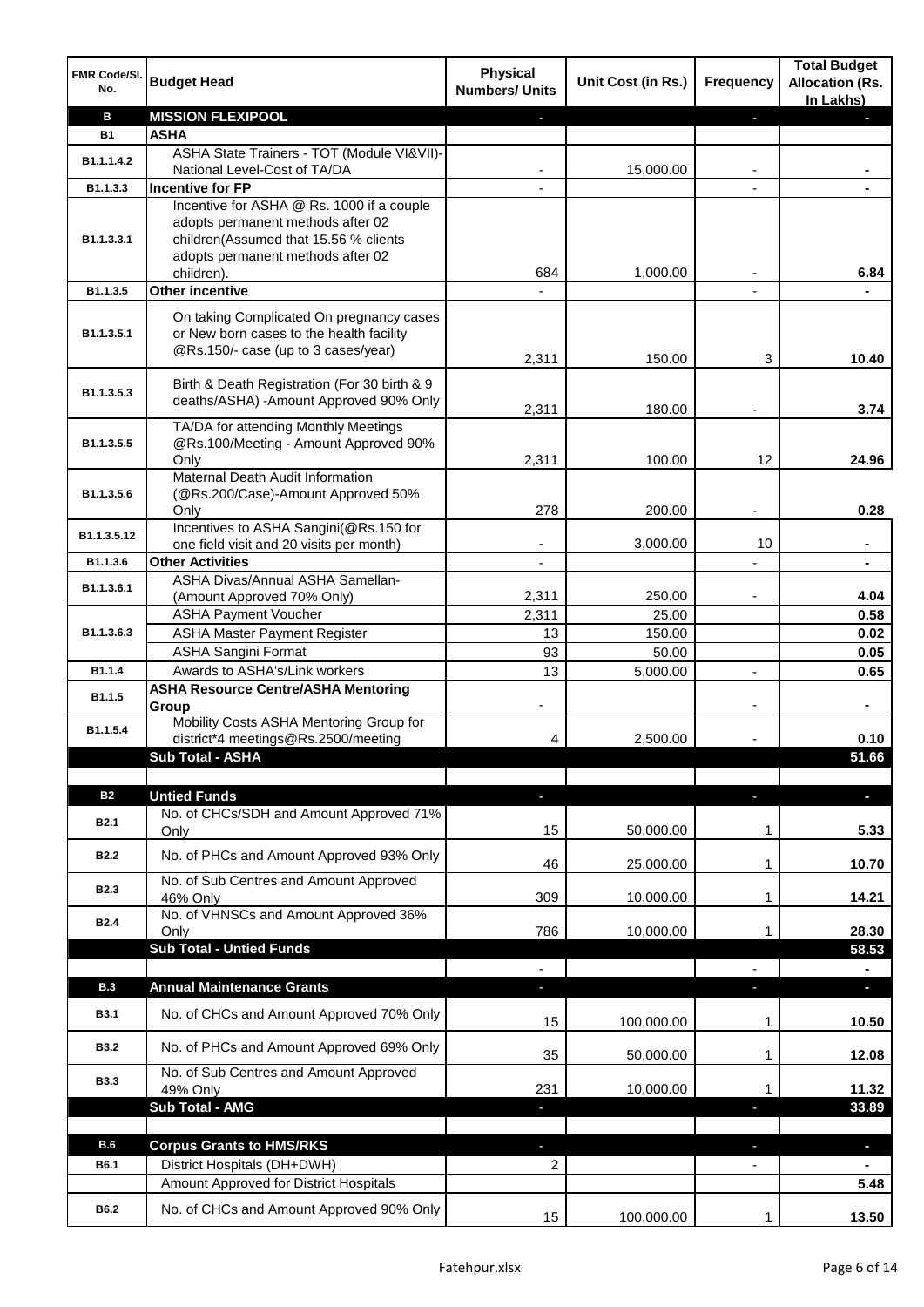| <b>FMR Code/SI.</b><br>No. | <b>Budget Head</b>                                                                                   | <b>Physical</b><br><b>Numbers/ Units</b> | Unit Cost (in Rs.) | <b>Frequency</b>  | <b>Total Budget</b><br><b>Allocation (Rs.</b><br>In Lakhs) |
|----------------------------|------------------------------------------------------------------------------------------------------|------------------------------------------|--------------------|-------------------|------------------------------------------------------------|
| B6.3                       | No. of PHCs and Amount Approved 90% Only                                                             | 46                                       | 50,000.00          | 1                 | 20.70                                                      |
|                            | <b>Sub Total - HMS/RKS</b>                                                                           | ٠                                        |                    | J,                | 39.68                                                      |
|                            |                                                                                                      |                                          |                    |                   |                                                            |
| <b>B9</b>                  | <b>Mainstreaming of AYUSH</b>                                                                        | J,                                       |                    | T                 | o.                                                         |
| B.9.1                      | <b>Medical Officers (Only AYUSH)</b>                                                                 |                                          |                    |                   |                                                            |
| B.9.1.1                    | <b>Contractual Medical Officers</b>                                                                  | 34                                       | 24,000.00          | 6                 | 48.96                                                      |
| <b>B.9.2</b>               | <b>AYUSH Pharmacists</b>                                                                             | 11                                       | 9,000.00           | 6                 | 5.94                                                       |
|                            | <b>Sub Total (AYUSH)</b>                                                                             | ٠                                        |                    | J,                | 54.90                                                      |
|                            |                                                                                                      |                                          |                    |                   |                                                            |
| <b>B10</b>                 | <b>IEC-BCC Activities</b>                                                                            |                                          |                    | ı.                | н                                                          |
| <b>B.10.2</b>              | <b>Implementation of BCC/IEC Activities at</b><br>district level                                     |                                          |                    |                   | 5.00                                                       |
| B.10.5.2                   | Printing of WIFS Cards, Referral Slips, etc                                                          |                                          |                    | $\blacksquare$    |                                                            |
|                            | WIFS Cards for School Children(No. of Cards)                                                         |                                          | 4.00               |                   |                                                            |
|                            | Sub Total (IEC/BCC)                                                                                  |                                          |                    | ı                 | 5.00                                                       |
|                            |                                                                                                      |                                          |                    |                   |                                                            |
| <b>B15</b>                 | <b>Planning, Implementation and Monitoring</b>                                                       |                                          |                    |                   |                                                            |
| B15.2                      | <b>Quality Assurance</b>                                                                             |                                          |                    |                   |                                                            |
| B15.2.2                    | <b>Quality Assurance Committees</b>                                                                  | $\overline{\phantom{a}}$                 |                    |                   |                                                            |
|                            | <b>Division Level</b>                                                                                | $\blacksquare$                           |                    |                   | $\blacksquare$                                             |
|                            | One time establishment @ Rs. 1.00 Lakh/<br>Division (Amount Approved 50% Only)                       |                                          |                    |                   |                                                            |
|                            | Operational Expenses @Rs. 5000/month/                                                                |                                          | 100,000.00         | 1                 |                                                            |
|                            | division (Amount Approved 50% Only)<br><b>District Level</b>                                         | ٠<br>$\overline{\phantom{a}}$            | 5,000.00           | 12                |                                                            |
|                            | One time establishment @ Rs. 1.00 Lakh/<br>District (Amount Approved 50% Only)                       | 1                                        | 100,000.00         | 1                 | 0.50                                                       |
|                            | Operational Expenses @Rs. 5000/ Month/<br>District (Amount Approved 50% Only)                        | 1                                        | 5,000.00           | 12                | 0.30                                                       |
| B15.2.4                    | <b>Review meetings</b>                                                                               | ٠                                        |                    | ٠                 |                                                            |
| B15.2.4.2                  | <b>Division Level</b>                                                                                |                                          |                    |                   |                                                            |
|                            | Review meetings @ Rs 10000/- per meeting<br>for 4 meeting per division (Amount Approved<br>50% Only) |                                          | 10,000.00          | 4                 |                                                            |
|                            | <b>District Level</b><br>Review meetings @ Rs 10000/- per meeting                                    |                                          |                    |                   |                                                            |
|                            | for 4 meeting per District (Amount Approved                                                          |                                          |                    |                   |                                                            |
|                            | 50% Only)                                                                                            | 1                                        | 10,000.00          | 4                 | 0.20                                                       |
| B15.2.5                    | <b>Other Block Level Activities</b>                                                                  |                                          |                    |                   |                                                            |
| B15.2.5.1                  | Block QA visioning meeting (Orienting<br><b>Block Officials on Facility Solutions Levels-</b>        |                                          |                    |                   |                                                            |
|                            | Amount Approved 50% Only)                                                                            | 1                                        | 35,000.00          | 1                 | 0.18                                                       |
| B15.2.5.2                  | Quality Management System (QMS) training<br>workshop -(Amount Approved 50% Only)                     | 1                                        | 100,000.00         | 1                 | 0.50                                                       |
|                            | <b>Sub Total - Quality Assurance</b>                                                                 |                                          |                    |                   | 1.68                                                       |
|                            |                                                                                                      |                                          |                    |                   | $\blacksquare$                                             |
| B15.3                      | <b>Monitoring and Evaluation</b>                                                                     |                                          |                    |                   |                                                            |
| B15.3.1.6.3                | Honoraria of Data Entry Operators for MCTS                                                           | 13                                       | 11,000.00          | 6                 | 8.58                                                       |
| B15.3.2                    | <b>Computerization HMIS and E-governance</b>                                                         |                                          |                    |                   |                                                            |
|                            | HMIS Operational Cost (excluding HR & Trainings)-                                                    |                                          |                    |                   |                                                            |
|                            | Expenses for Internet @1500/month/<br>computer for 951 Nos                                           | 15                                       | 1,500.00           | 12                | 2.70                                                       |
|                            | Expenses for Internet Rs.750/pm/block<br>computer(new) for 820 Nos.                                  | 13                                       | 750.00             | $12 \overline{ }$ | 1.17                                                       |
|                            |                                                                                                      |                                          |                    |                   |                                                            |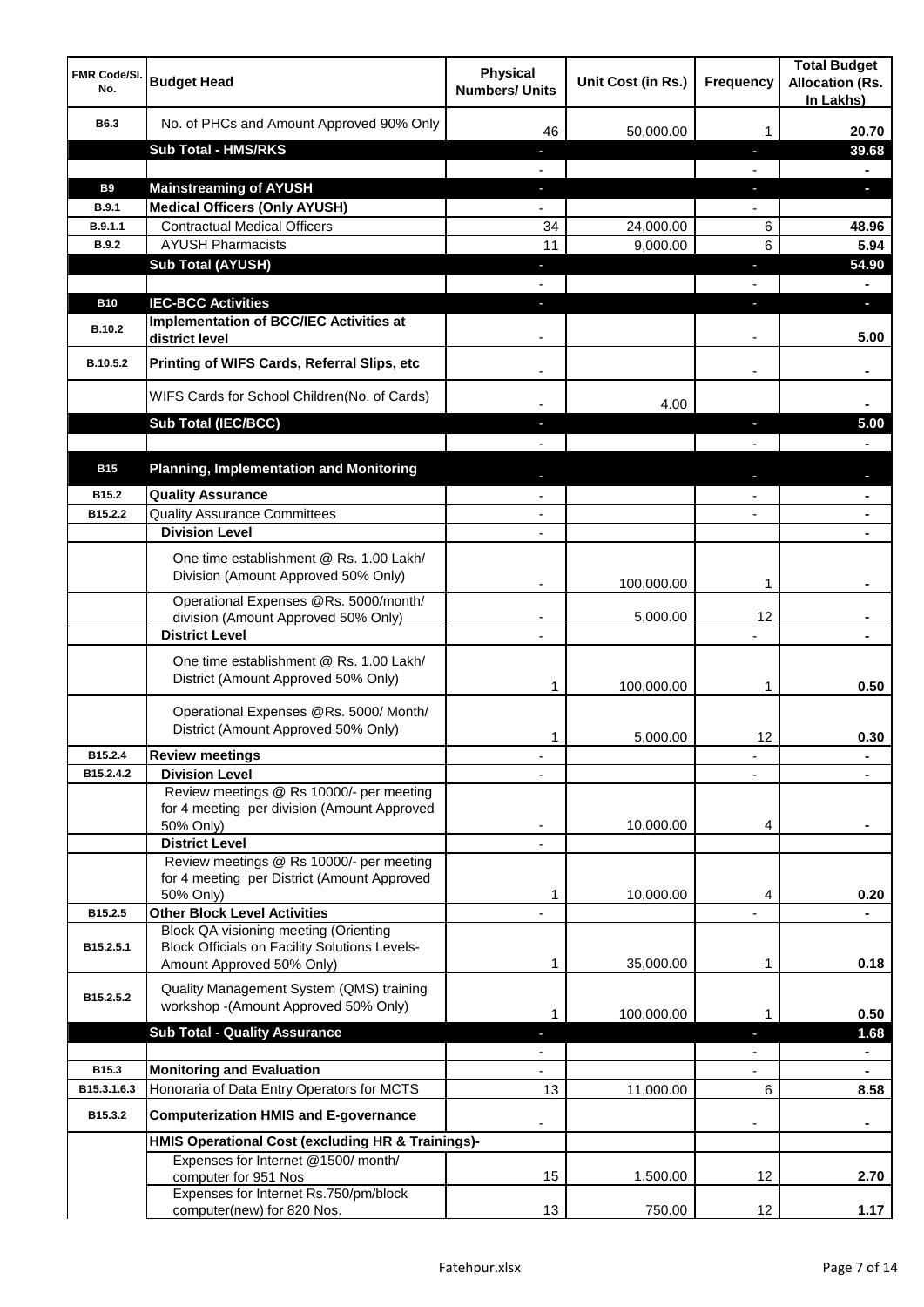| <b>FMR Code/SI.</b><br>No.   | <b>Budget Head</b>                                                                                 | <b>Physical</b><br><b>Numbers/ Units</b> | Unit Cost (in Rs.) | <b>Frequency</b>         | <b>Total Budget</b><br><b>Allocation (Rs.</b><br>In Lakhs) |
|------------------------------|----------------------------------------------------------------------------------------------------|------------------------------------------|--------------------|--------------------------|------------------------------------------------------------|
| B <sub>15</sub> , 3, 2, 1, a | Expenses for Internet Data Card<br>@Rs.750/pm/Computer (new) for 75 Nos.                           | 1                                        | 750.00             | 12                       | 0.09                                                       |
|                              | Expenses for Internet Data Card<br>@Rs.750/pm/Computer (new) for 18 Nos.                           |                                          | 750.00             | 12                       |                                                            |
| B15.3.2.1.d                  | Other Office and admin expenses                                                                    |                                          |                    |                          |                                                            |
|                              | Maintenance of Computers/AMC/etc -HMIS                                                             |                                          |                    |                          |                                                            |
| B15.3.2.1.d.2                | (Block -PHC/CHC,CH, CMF (M/F) Old<br>@Rs. 4000/unit for 951 no.                                    | 15                                       | 4,000.00           | 1                        | 0.60                                                       |
| B15.3.2.1.d.3                | Purchase of computer consumables/Admin<br>Expenses @ Rs.1000.00 for 951 no.-Six<br>Months          | 15                                       |                    | 6                        | 0.90                                                       |
| B15.3.2.2.a                  | MCTS Operational Cost (excluding HR &                                                              |                                          | 1,000.00           |                          |                                                            |
|                              | Trainings)                                                                                         |                                          |                    |                          |                                                            |
| B15.3.2.2.b                  | Procurement of<br>computers/Printers/Cartridges ,etc. -<br>@50,000.00/Computer Systems for 820 No. | 13                                       | 50,000.00          | 1                        | 6.50                                                       |
| B15.3.2.2.d                  | Other Office and admin expenses                                                                    |                                          |                    |                          |                                                            |
| B15.3.3                      | @12,000.00 per year -820 No.(New)<br>Other M & E Activities                                        | 13                                       | 12,000.00          | 1                        | 1.56                                                       |
| B15.3.3.5                    | Review Meetings for MCTS @ Rs<br>4,000/meeting for 12 meetings                                     | 1                                        | 4,000.00           | 12                       | 0.48                                                       |
|                              | Sub Total - Monitoring and Evaluation                                                              |                                          |                    |                          | 22.58                                                      |
|                              |                                                                                                    |                                          |                    |                          |                                                            |
| <b>B.16</b>                  | <b>PROCUREMENT</b>                                                                                 |                                          |                    | J,                       | o.                                                         |
| B <sub>16.1.1</sub>          | <b>Procurement of Equipments: MH</b>                                                               |                                          |                    |                          |                                                            |
| B16.1.1.2                    | MVA / EVA Kits for Safe Abortion services                                                          | 10                                       | 2,500.00           | $\overline{\phantom{a}}$ | 0.25                                                       |
| B16.1.6                      | <b>Equipments for ARSH/ School Health</b>                                                          |                                          |                    | $\overline{\phantom{a}}$ | ۰                                                          |
| B16.1.6.1                    | Equipments for ARSH Clinics (New)<br><b>Sub Total (Procurement of Equipments)</b>                  |                                          | 15,000.00          | 1                        | $\blacksquare$<br>0.25                                     |
|                              |                                                                                                    |                                          |                    |                          |                                                            |
| B.16.2.1                     | Drugs & supplies for MH                                                                            | $\blacksquare$                           |                    | $\blacksquare$           | $\blacksquare$                                             |
| B.16.2.1.2                   | Drugs for Safe Abortion (No. of MMA<br>estimated in year 2013-14)                                  | 598                                      | 200.00             |                          | 1.20                                                       |
| B.16.2.4                     | <b>Supplies for IMEP</b>                                                                           |                                          |                    |                          | ÷                                                          |
| B.16.2.4.1                   | Bio-Medical Waste Management-District<br>level                                                     |                                          |                    |                          | 10.70                                                      |
| B.16.2.4.2                   | Bio-Medical Waste Management-CHC level                                                             |                                          |                    | $\overline{\phantom{a}}$ | 14.16                                                      |
| B.16.2.4.3                   | Cleaning/Washing, House keeping and<br>Laundry Management - District Level                         |                                          |                    | $\blacksquare$           | 27.41                                                      |
| B.16.2.4.4                   | Cleaning/Washing, House keeping and                                                                |                                          |                    |                          |                                                            |
|                              | Laundry Management - CHC/PHC Level                                                                 |                                          |                    |                          | 14.69                                                      |
|                              | <b>ASHA Drug Kits</b><br>Drug Kit replenishment for ASHAs @ Rs.                                    |                                          |                    |                          |                                                            |
| B.16.2.5.2                   | 300/ASHA                                                                                           | 1,714                                    | 300.00             |                          | 5.14                                                       |
| B.16.2.6                     | Drugs & supplies for WIFS                                                                          |                                          |                    | $\overline{\phantom{a}}$ |                                                            |
|                              | For Govt. & Govt. aided Schools (Classes VI                                                        |                                          |                    |                          |                                                            |
|                              | to XII)<br><b>Total Beneficiaries</b>                                                              | 81,171                                   |                    |                          |                                                            |
| B.16.2.6.1                   | IFA Tables Required at District (Beneficiary*                                                      |                                          |                    |                          |                                                            |
|                              | 52 Tabs)<br>Albendazole Tablets Required at District                                               | 4,220,887                                | 0.12               | $\blacksquare$           | 5.07                                                       |
| B.16.2.6.2                   | (Beneficiary *2 Tabs)                                                                              | 162,342                                  | 1.00               |                          | 1.62                                                       |
| B.16.2.7                     | Drugs & Supplies under SHP                                                                         |                                          |                    |                          | ۰                                                          |
|                              | <b>For Aganwadi Centres</b>                                                                        |                                          |                    |                          | $\blacksquare$                                             |
|                              | Expected No. of Children at AWCs<br>No. of IFA Bottles (One bottle of 100                          | 44,375                                   |                    |                          | $\blacksquare$                                             |
|                              | ml./child)                                                                                         | 44,375                                   | 10.00              |                          | 4.44                                                       |
|                              | Albendazole Tablets (2 tablets per Child)                                                          | 88,750                                   | 1.00               |                          | 0.89                                                       |
|                              | For Primary Schools(For Govt. & Govt.<br>aided Schools Classes I to V)                             |                                          |                    |                          |                                                            |
|                              |                                                                                                    |                                          |                    |                          |                                                            |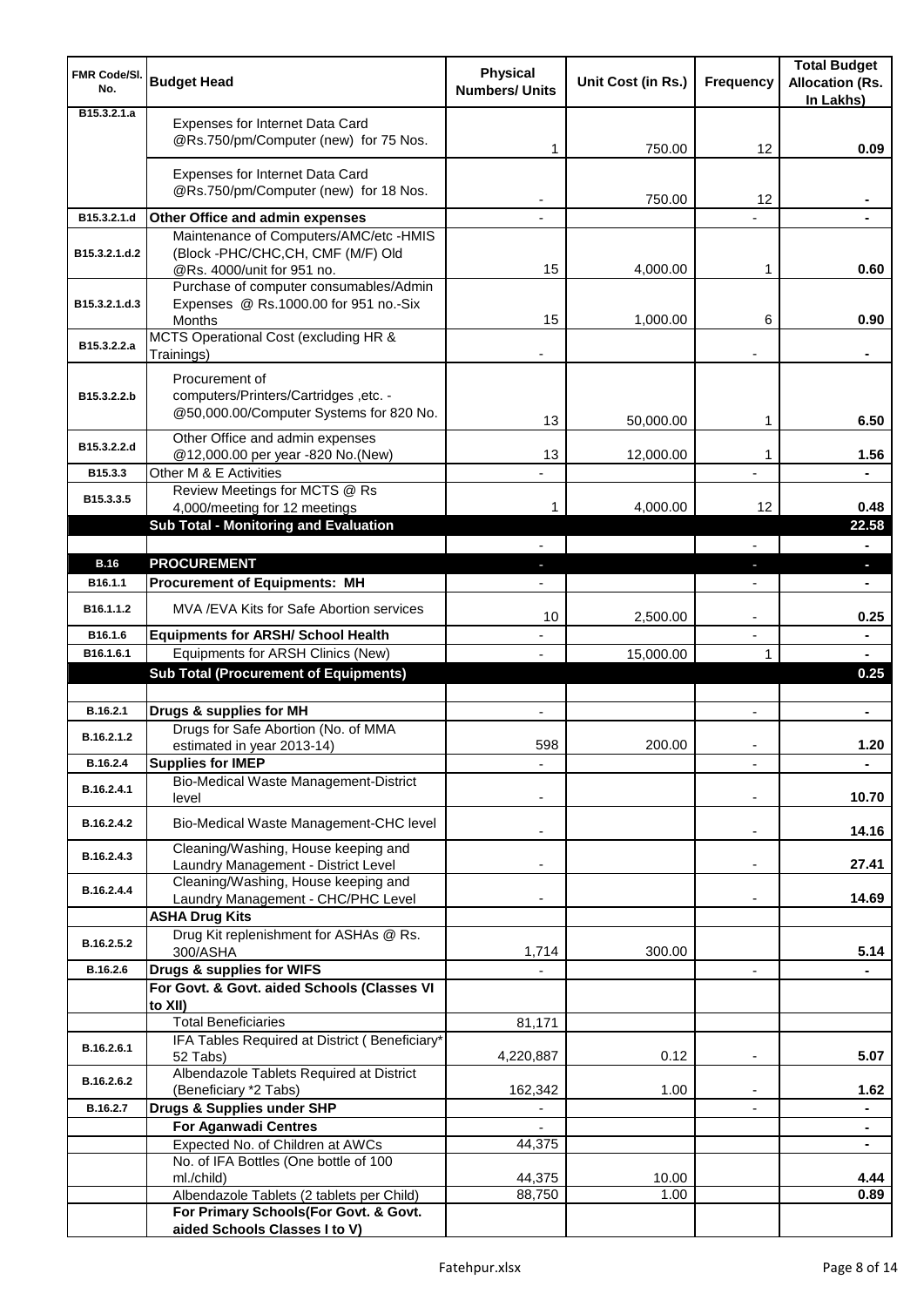| <b>FMR Code/SI.</b><br>No. | <b>Budget Head</b>                                                                                                        | <b>Physical</b><br><b>Numbers/ Units</b> | Unit Cost (in Rs.) | Frequency                | <b>Total Budget</b><br><b>Allocation (Rs.</b><br>In Lakhs) |
|----------------------------|---------------------------------------------------------------------------------------------------------------------------|------------------------------------------|--------------------|--------------------------|------------------------------------------------------------|
|                            | Expected No. of Children in Schools                                                                                       | 147,336                                  |                    |                          |                                                            |
|                            | No. of Tablets Required at District (52 Tabs./<br>Beneficiary)                                                            | 7,661,476                                | 0.12               |                          | 9.19                                                       |
|                            | No. of Tablets Required at District (2 Tabs./<br>Beneficiary)                                                             | 294,672                                  | 1.00               |                          | 2.95                                                       |
|                            | <b>Medicines for Teams</b>                                                                                                |                                          |                    |                          |                                                            |
|                            | No. of Blocks                                                                                                             | 13                                       |                    |                          |                                                            |
|                            | First Time Medicines For Teams (2 Teams<br>in Each Block)                                                                 | 26                                       | 18,000.00          |                          | 4.68                                                       |
|                            | Sub Total (Procurement of Drugs & Supplies)                                                                               |                                          |                    |                          | 102.13                                                     |
|                            |                                                                                                                           |                                          |                    |                          |                                                            |
| <b>B.17</b>                | <b>Drugs Warehouses/Logistics Management</b>                                                                              |                                          |                    |                          |                                                            |
|                            | Honoraria of Staff at Regional Drug<br>Warehouse                                                                          |                                          |                    |                          |                                                            |
|                            | Accountant                                                                                                                |                                          | 10,000.00          | 6                        |                                                            |
|                            | Computer Operator Cum Store Keeper                                                                                        |                                          | 10,000.00          | 6                        | $\blacksquare$                                             |
|                            | Fork-Lift Operator cum Mechanic                                                                                           | ä,                                       | 6,500.00           | 6                        | $\blacksquare$                                             |
| <b>B.17.1</b>              | Fourth class / Loader                                                                                                     | ä,                                       | 6,500.00           | 6                        | $\blacksquare$                                             |
|                            | Generator Operator cum Electrician                                                                                        | ÷,                                       | 5,000.00           | 6                        |                                                            |
|                            | Sweeper                                                                                                                   | ÷,                                       | 3,500.00           | 6                        |                                                            |
|                            | <b>Armed Guards</b>                                                                                                       | ÷,                                       | 6,335.00           | 6                        |                                                            |
|                            | <b>General Guards</b>                                                                                                     | $\blacksquare$                           | 5,157.00           | 6                        | $\blacksquare$                                             |
|                            | Gardener                                                                                                                  | ä,                                       | 3,000.00           | 6                        |                                                            |
|                            | <b>Honoraria of Staff at District Drug</b>                                                                                |                                          |                    |                          |                                                            |
|                            | Warehouse                                                                                                                 |                                          |                    |                          |                                                            |
|                            | Computer Operator Cum Store Keeper                                                                                        | $\mathbf{1}$                             | 10,000.00          | 6                        | 0.60                                                       |
| <b>B.17.3</b>              | Generator Operator Cum Mechanic/Electricia                                                                                | $\mathbf{1}$                             | 5,000.00           | 6                        | 0.30                                                       |
|                            | Loader                                                                                                                    | $\mathbf{1}$                             | 5,000.00           | 6                        | 0.30                                                       |
|                            | Choukidar                                                                                                                 | $\mathbf{1}$                             | 5,000.00           | 6                        | 0.30                                                       |
|                            | Part-time Sweeper                                                                                                         | 1                                        | 2,500.00           | 6                        | 0.15                                                       |
| <b>B.17.4</b>              | Others                                                                                                                    |                                          |                    | $\overline{a}$           |                                                            |
| B.17.4.1                   | Operational Cost for Regional Drug ware House                                                                             |                                          |                    | $\overline{\phantom{a}}$ | $\blacksquare$                                             |
|                            | <b>Electricity Charges</b>                                                                                                |                                          |                    |                          |                                                            |
|                            | <b>Telephone Charges</b>                                                                                                  |                                          |                    |                          | $\blacksquare$                                             |
|                            | POL & Maintenance of DG Sets                                                                                              |                                          |                    |                          | $\blacksquare$                                             |
|                            | Stationary<br>Contingency                                                                                                 |                                          |                    |                          | $\blacksquare$                                             |
|                            | <b>Sub Total-Drug Ware Houses</b>                                                                                         |                                          |                    |                          | 1.65                                                       |
|                            |                                                                                                                           |                                          |                    |                          |                                                            |
|                            | <b>GRAND TOTAL- MISSION FLEXIPOOL</b>                                                                                     |                                          |                    |                          | 371.95                                                     |
| C                          | <b>IMMUNISATION</b>                                                                                                       |                                          |                    | ٠                        | п                                                          |
| C.1                        | RI strengthening project (Review meeting,<br>Mobility support, Outreach services etc)                                     |                                          |                    |                          |                                                            |
| C.1.a                      | Mobility Support for supervision for district<br>level officers @Rs 250000/- Year                                         | 1                                        | 250,000.00         | $\overline{\phantom{a}}$ | 2.50                                                       |
| C.1.b                      | Mobility support for supervision at State level                                                                           |                                          |                    | $\overline{\phantom{a}}$ | ۰                                                          |
| C.1.c                      | Printing and dissemination of Immunization<br>cards, tally sheets, monitoring forms etc.@<br>Rs 10 /- Beneficiary         | 84,244                                   | 10.00              |                          | 8.42                                                       |
| C.1.d                      | Support for Quarterly State level review                                                                                  |                                          |                    |                          |                                                            |
|                            | meetings of district officer<br>Quarterly review meetings exclusive for RI at<br>district level with Block Mos, CDPO, and |                                          |                    |                          |                                                            |
| C.1.e                      | other stake holders (@ Rs 100/- per                                                                                       |                                          |                    |                          |                                                            |
|                            | participant(5 participant / block)                                                                                        | 260                                      | 100.00             |                          | 0.26                                                       |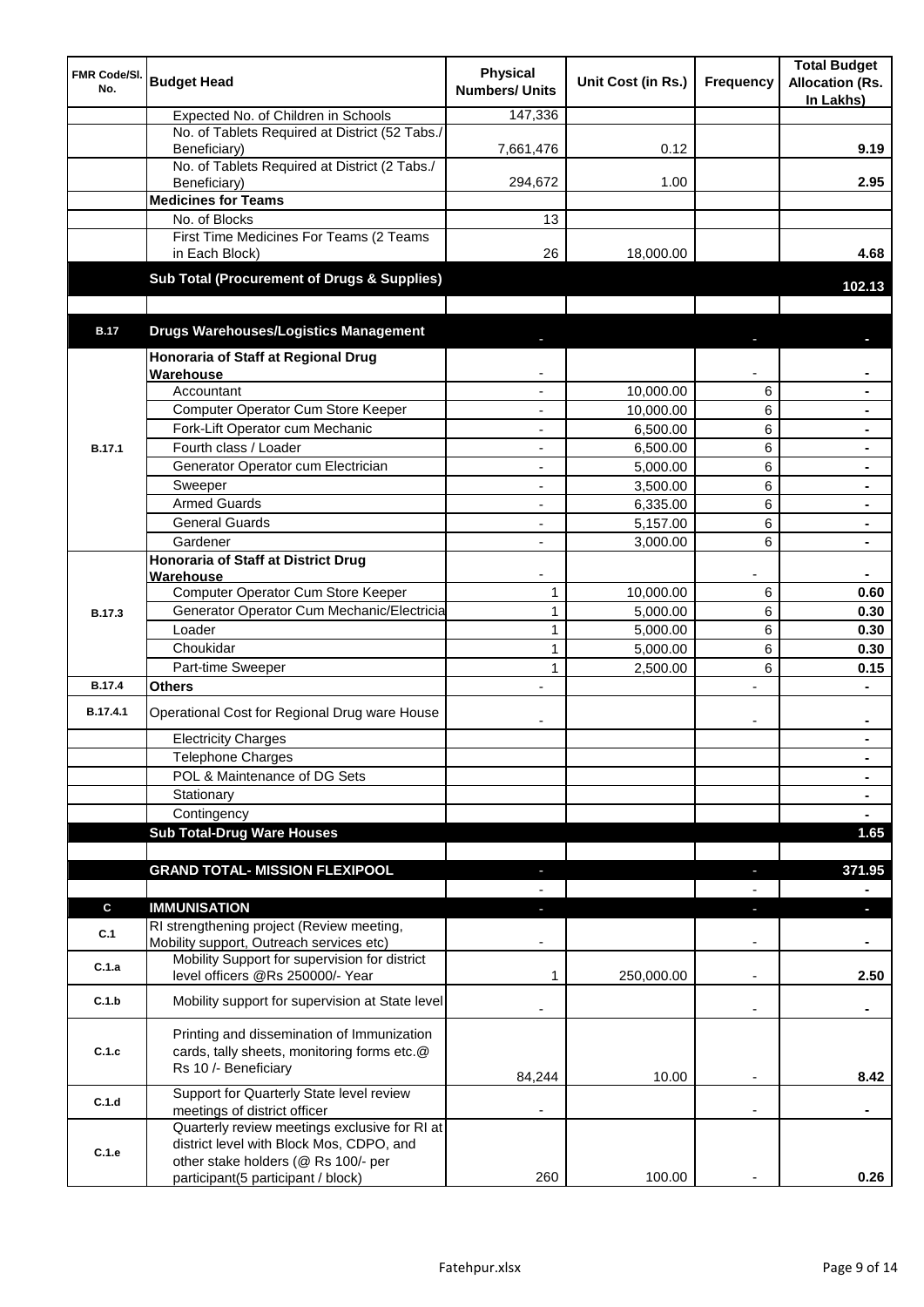| <b>FMR Code/SI.</b><br>No. | <b>Budget Head</b>                                                                                                                                                                                                     | <b>Physical</b><br><b>Numbers/ Units</b> | Unit Cost (in Rs.) | <b>Frequency</b>         | <b>Total Budget</b><br><b>Allocation (Rs.</b><br>In Lakhs) |
|----------------------------|------------------------------------------------------------------------------------------------------------------------------------------------------------------------------------------------------------------------|------------------------------------------|--------------------|--------------------------|------------------------------------------------------------|
| C.1.f                      | Quarterly review meetings exclusive for RI at<br>block level @Rs 50/- per person as<br>honorarium/Asha(For travel) & Rs 25 per<br>person at the disposal of MOIC for meeting<br>expenses (Refreshment, stationery and  |                                          |                    |                          |                                                            |
|                            | mis.)<br>Focus on slum & underserved areas in<br>urban areas/alternative vaccinator for slums<br>(Hiring of ANM @ 450/-per session for four                                                                            | 7,424                                    | 75.00              |                          | 5.57                                                       |
| C.1.g                      | sessions/month/slum of 10000 population<br>and Rs.300/ month as contingency per slum<br>i.e.Rs.2100/-month/slum of 10000<br>population)                                                                                | 12                                       | 2,100.00           |                          | 0.25                                                       |
| C.1.h                      | Mobilization of children through ASHA or<br>other mobilizers(@Rs 150/-per session)                                                                                                                                     | 27,290                                   | 150.00             |                          | 40.94                                                      |
| C.1.i                      | Alternative vaccine delivery in hard to reach<br>areas(@Rs 150/-per session)                                                                                                                                           | 4,680                                    | 150.00             | $\overline{\phantom{a}}$ | 7.02                                                       |
| C.1.j                      | Alternative Vaccine Delivery in other<br>areas(@Rs. 75/- per session)                                                                                                                                                  | 22,610                                   | 75.00              | $\blacksquare$           | 16.96                                                      |
| C.1.k                      | To develop micro plan at sub-centre level(@<br>Rs 100/- per sub centre)<br>For consolidation of micro plans at block                                                                                                   | 324                                      | 100.00             |                          | 0.32                                                       |
| C.1.1                      | level (@ Rs 1000/-per block per PHC and<br>Rs 2000/- per district)                                                                                                                                                     | 16                                       | 1,000.00           |                          | 0.16                                                       |
| C.1.m                      | POL for vaccine delivery from State to<br>district and from district to PHC/CHCs(@ Rs<br>150000/- per district per year)                                                                                               | 1                                        | 150,000.00         | $\overline{\phantom{a}}$ | 1.50                                                       |
| C.1.n                      | Consumables for computer including<br>provision for internet access for RIMS (@ Rs<br>400/- per month per district)                                                                                                    | 1                                        | 400.00             | 12                       | 0.05                                                       |
| C.1.o                      | Red/Black plastic bags etc.(@ Rs 3 per bag<br>and 2 bags per session)                                                                                                                                                  | 28,933                                   | 3.00               | 2                        | 1.74                                                       |
| C.1.p                      | Hub Cutter/Bleach/Hypochlorite solution/<br>Twin buckets(@ Rs 1200/- per PHC/CHC                                                                                                                                       | 17                                       | 1,200.00           | $\overline{\phantom{a}}$ | 0.20                                                       |
| C.1.q                      | per year)<br>Safety Pits(@ Rs 5250/- per pit)                                                                                                                                                                          | 8                                        | 5,250.00           | $\blacksquare$           | 0.42                                                       |
|                            | Other Specific requirement                                                                                                                                                                                             |                                          |                    | $\blacksquare$           |                                                            |
|                            | Fund for annual maintenance operation of<br>WIC/WIF at division level @ Rs.40000/unit<br>of WIC/WIF<br>POL for generators and operational                                                                              |                                          | 40,000.00          |                          |                                                            |
| C.1.r                      | expenses at divisional vaccine storage point<br>@ Rs 2.00 Lakhs/ year/division vaccine<br>store points                                                                                                                 |                                          | 200,000.00         |                          |                                                            |
|                            | Electricity bill for WIC/WIF AT state and<br>divisional level @ Rs 1.50Lakhs/year                                                                                                                                      |                                          |                    |                          |                                                            |
|                            | /division store points                                                                                                                                                                                                 |                                          | 150,000.00         |                          |                                                            |
|                            | <b>AEFI Kits</b><br><b>Salary of Contractual Staffs</b>                                                                                                                                                                | 72                                       | 200.00             |                          | 0.14                                                       |
| C.2<br>C.2.2               | <b>Computer Assistants at District level</b>                                                                                                                                                                           | 1                                        | 10,000.00          | 6                        | 0.60                                                       |
| C.3                        | <b>Training under Immunisation</b>                                                                                                                                                                                     |                                          |                    |                          |                                                            |
| C.3.1                      | District level Orientation training including<br>Hep B, Measles, AEFI & JE(wherever<br>required) for 2 days ANM, Multi Purpose<br>Health Worker (Male), LHV, Health Assistant<br>(Male/Female), Nurse Midwives, BEEs & |                                          |                    |                          |                                                            |
|                            | other staff (as per RCH norms) @ Rs<br>46200/batch                                                                                                                                                                     | 27                                       | 46,200.00          |                          | 12.36                                                      |
| C.3.2                      | Three day training including Hep B, Measles<br>& JE(wherever required) of Medical Officers<br>of RI using revised MO training module) @<br>Rs 65600/ batch                                                             |                                          | 65,600.00          |                          |                                                            |
| C.3.4                      | Two days cold chain handlers training for<br>block level cold chain handlers by State and<br>district cold chain officers @ Rs 26600/batch                                                                             |                                          | 26,600.00          |                          | 0.27                                                       |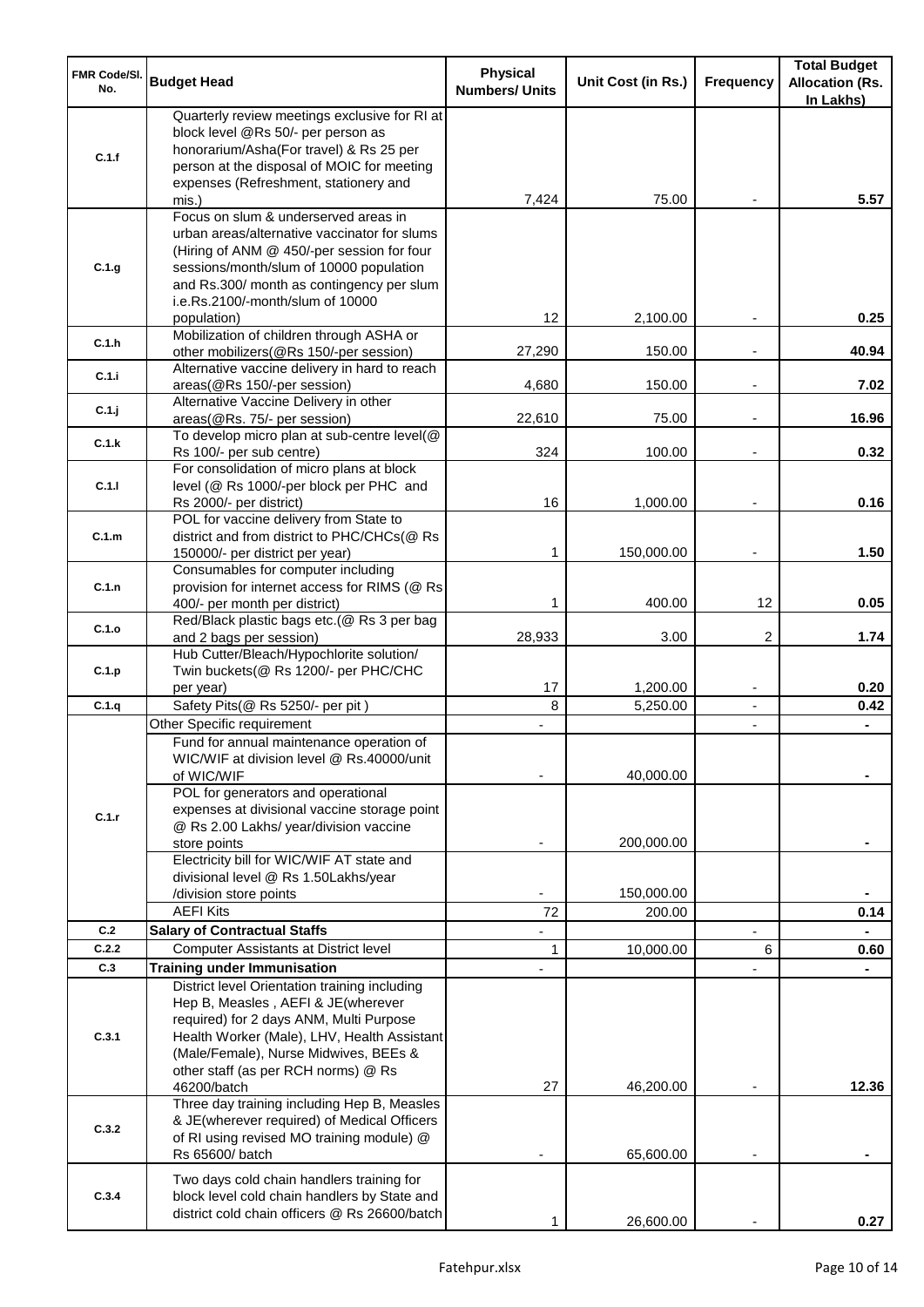| FMR Code/SI.<br>No. | <b>Budget Head</b>                                                                                                                   | <b>Physical</b><br><b>Numbers/ Units</b> | Unit Cost (in Rs.) | Frequency | <b>Total Budget</b><br><b>Allocation (Rs.</b><br>In Lakhs) |
|---------------------|--------------------------------------------------------------------------------------------------------------------------------------|------------------------------------------|--------------------|-----------|------------------------------------------------------------|
| C.3.5               | One day training of block level data handlers<br>by DIOs and District cold chain officer to<br>train about the reporting formats of  |                                          |                    |           |                                                            |
|                     | immunization @ Rs 300/ person                                                                                                        | 15                                       | 300.00             | ٠         | 0.05                                                       |
| C.3.6               | Intensified immunization training of front line<br>workers @ Rs 86660/batch                                                          | 1                                        | 86,660.00          |           | 0.87                                                       |
| C.4                 | <b>Cold Chain Maintenance</b>                                                                                                        | $\overline{a}$                           |                    |           |                                                            |
|                     | Cold chain maintenance at PHC/CHC Level<br>(@Rs. 750/PHC/CHC per year)                                                               | 1                                        | 750.00             |           | 0.01                                                       |
|                     | Cold chain maintenance at District Level<br>(@Rs. 15000/year)                                                                        | 1                                        | 15,000.00          |           | 0.15                                                       |
| C.5                 | Asha Incentives- for full immunization @<br>RS.100 per child for full immunization in first<br>year and Rs.50 per child for ensuring |                                          |                    |           |                                                            |
|                     | complete immunization up to 2nd year of<br>age.(94.22% of the fund)                                                                  | 69,252                                   | 150.00             |           | 97.87                                                      |
|                     | <b>TOTOAL - ROUTINE IMMUNIZATION</b>                                                                                                 |                                          |                    |           | 198.62                                                     |
|                     |                                                                                                                                      |                                          |                    |           |                                                            |
| D                   | <b>National Disease Control Programmes</b>                                                                                           |                                          |                    |           |                                                            |
|                     |                                                                                                                                      |                                          |                    |           |                                                            |
| E                   | <b>Integrated Disease Surveillance Project</b><br>(IDSP)                                                                             |                                          |                    |           |                                                            |
| E.1                 | Operational Costs (Rs. 25000/0 per Month)<br>including 10 Medical Colleges                                                           |                                          |                    |           | 3.00                                                       |
| E.2                 | Remuneration for Contractual Human Resource                                                                                          |                                          |                    |           |                                                            |
| E.2.1               | Epidemiologist (Rs. 27500-44000)                                                                                                     |                                          |                    |           | 3.96                                                       |
| E.2.2               | Microbiologist (Rs. 27500-44000)                                                                                                     |                                          |                    |           |                                                            |
| E.3.2               | Data Manager (Rs. 18000 per Mth)                                                                                                     |                                          |                    |           | 2.16                                                       |
| E.3.3               | Data Entry Operator (Rs. 11000/mth)                                                                                                  |                                          |                    |           | 0.99                                                       |
|                     | Training                                                                                                                             |                                          |                    |           |                                                            |
|                     | Medical Officers (3 days) @ Rs 50000 /                                                                                               |                                          |                    |           |                                                            |
| E.8                 | Batch, for one batch                                                                                                                 |                                          |                    |           | $\blacksquare$                                             |
|                     | Hospital Pharmacists/Nurses Training (1                                                                                              |                                          |                    |           |                                                            |
|                     | day) @ Rs.38000 / Batch for 1 batch                                                                                                  |                                          |                    |           |                                                            |
|                     | One Day Training of Medical College Doctors                                                                                          |                                          |                    |           |                                                            |
| E.8                 | Costs on account of Newly Formed Districts                                                                                           |                                          |                    |           |                                                            |
|                     | <b>TOTAL-IDSP</b>                                                                                                                    |                                          |                    |           | 10.11                                                      |
| F                   | <b>National Vector Borne Disease Control</b><br><b>Programme (NVBDCP)</b>                                                            |                                          |                    |           |                                                            |
| F.1.1               | <b>Malaria</b>                                                                                                                       |                                          |                    |           | $\overline{\phantom{a}}$                                   |
| F.1.1.b             | <b>ASHA Incentives</b>                                                                                                               |                                          |                    |           | 1.75                                                       |
| F.1.1.d             | Monitoring, Evaluation & Supervision &<br>Epidemic preparedness including mobility                                                   |                                          |                    |           | 1.50                                                       |
| F.1.1.e             | <b>IEC/BCC</b>                                                                                                                       |                                          |                    |           | 0.42                                                       |
| F.1.1.g             | Training/Capacity Building                                                                                                           |                                          |                    |           | 0.25                                                       |
|                     | <b>Sub Total - Malaria</b>                                                                                                           |                                          |                    |           | 3.92                                                       |
| F.1.2               | Dengue & Chikungunya                                                                                                                 |                                          |                    |           |                                                            |
| F.1.2.a(iⅈ)         | Strengthening Surveillance for Apex Referral<br>Lab & Sentinel Surveillance Hospital                                                 |                                          |                    |           |                                                            |
| F.1.2.c             | Monitoring/Supervision and Rapid Response                                                                                            |                                          |                    |           | 0.50                                                       |
| F.1.2.d             | <b>Epidemic Preparedness</b>                                                                                                         |                                          |                    |           | 0.10                                                       |
| F.1.2.e             | Case Management                                                                                                                      |                                          |                    |           | 0.10                                                       |
| F.1.2.f             | Vector Control And Environmental<br>Management                                                                                       |                                          |                    |           | $\overline{\phantom{a}}$                                   |
| F.1.2.g             | IEC/ BCC for Social Mobilization                                                                                                     |                                          |                    |           | 0.20                                                       |
| F.1.2.i             | Training/Workshop                                                                                                                    |                                          |                    |           | 0.20                                                       |
|                     | Sub Total - Dengue & Chikungunya                                                                                                     |                                          |                    |           | 1.10                                                       |
| F.1.3               | <b>AES/JE</b>                                                                                                                        |                                          |                    |           |                                                            |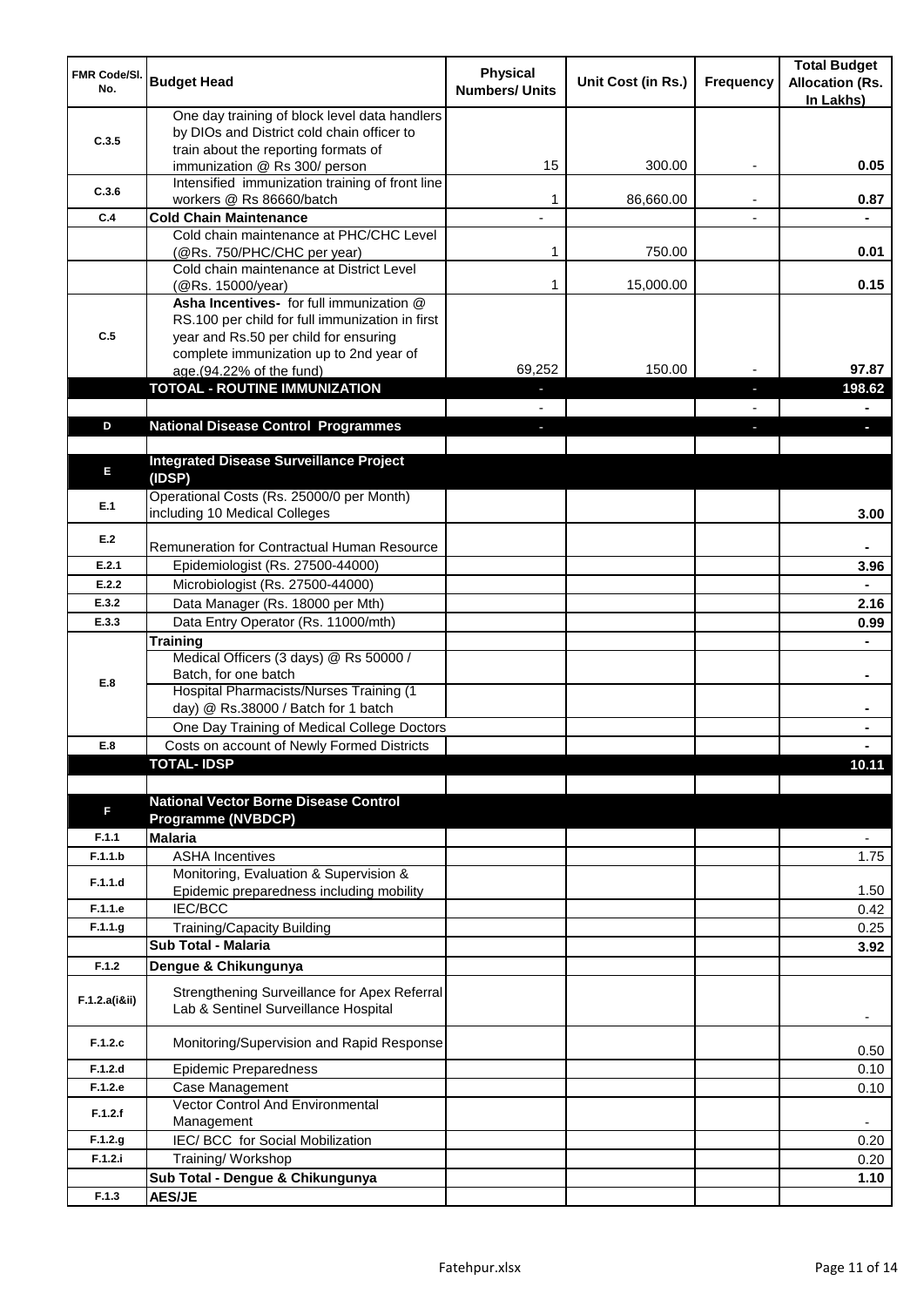| <b>FMR Code/SI.</b><br>No.   | <b>Budget Head</b>                                                                                                                                                                                                                                                    | <b>Physical</b><br><b>Numbers/ Units</b> | Unit Cost (in Rs.) | <b>Frequency</b> | <b>Total Budget</b><br><b>Allocation (Rs.</b><br>In Lakhs) |
|------------------------------|-----------------------------------------------------------------------------------------------------------------------------------------------------------------------------------------------------------------------------------------------------------------------|------------------------------------------|--------------------|------------------|------------------------------------------------------------|
| F.1.3.a                      | Strengthening of Sentinel sites which will<br>include Diagnostics and Case Management,<br>supply of kits by Gol                                                                                                                                                       |                                          |                    |                  |                                                            |
| F.1.3.b                      | IEC / BCC Activities & printing material<br>pertaining to JE / AES                                                                                                                                                                                                    |                                          |                    |                  |                                                            |
| F.1.3.c                      | Capacity Building in case management of<br>Medical Officer and paramedical from                                                                                                                                                                                       |                                          |                    |                  |                                                            |
|                              | PHC/CHC at district level.                                                                                                                                                                                                                                            |                                          |                    |                  |                                                            |
| F.1.3.d                      | Monitoring and supervision<br>Procurement of Insecticides (Technical                                                                                                                                                                                                  |                                          |                    |                  |                                                            |
| F.1.3.e                      | Malathion)<br>Thermal Fog Machine (Small) @ 0.85                                                                                                                                                                                                                      |                                          |                    |                  |                                                            |
| F.1.3.f                      | lac/machine                                                                                                                                                                                                                                                           |                                          |                    |                  |                                                            |
| F.1.3.g                      | Operational cost for Malathion fogging (As<br>per Availability of 3 MT Technical Malathion<br>per district)                                                                                                                                                           |                                          |                    |                  |                                                            |
| $F.1.3.$ j                   | Paediatric ICU Establishment and HR &<br>operational cost for Paediatric ICU in<br><b>Endemic Districts</b>                                                                                                                                                           |                                          |                    |                  |                                                            |
| F.1.3.k                      | ASHA Insentivization for sensitizing<br>community                                                                                                                                                                                                                     |                                          |                    |                  |                                                            |
|                              | Sub Total - AES/JE                                                                                                                                                                                                                                                    |                                          |                    |                  |                                                            |
| F.1.4                        | <b>Lymphatic Filariasis</b>                                                                                                                                                                                                                                           |                                          |                    |                  |                                                            |
| F.1.4.a                      | State Task Force, STAC Meeting, printing<br>forms & register/ Mobility support, district<br>coordination meeting, sensitization of media<br>etc., Morbidity management, monitoring &<br>supervision and mobility support for Rapid<br>response including Line listing |                                          |                    |                  | 2.90                                                       |
| F.1.4.b                      | Micro Filaria Survey                                                                                                                                                                                                                                                  |                                          |                    |                  | 0.49                                                       |
| F.1.4.c                      | Post MDA Assessment by medical colleges<br>(Govt,& Private)/ ICMR institutions                                                                                                                                                                                        |                                          |                    |                  | 0.15                                                       |
| F.1.4.d                      | Training / Sensitization of district level<br>officers on ELF & Drug Distributors /<br>Peripheral health workers                                                                                                                                                      |                                          |                    |                  | 2.85                                                       |
| F.1.4.e                      | Specific IEC/ BCC at State, districts, PHC,<br>Sub Centre & village lable VHSC/GKs                                                                                                                                                                                    |                                          |                    |                  | 1.10                                                       |
| F.1.4.f                      | Honorarium for Drug Distributors including<br>ASHA & Supervisors involve in MDA                                                                                                                                                                                       |                                          |                    |                  | 5.60                                                       |
| F.1.4.h.ii                   | M.F.Survey in Non Endemic districts                                                                                                                                                                                                                                   |                                          |                    |                  |                                                            |
|                              | Sub Total - Lymphatic Filariasis                                                                                                                                                                                                                                      |                                          |                    |                  | 13.09                                                      |
| F.1.5                        | <b>Kalazar</b>                                                                                                                                                                                                                                                        |                                          |                    |                  |                                                            |
| F.1.5                        | Case Search/ Camp Approach                                                                                                                                                                                                                                            |                                          |                    |                  | $\overline{\phantom{a}}$                                   |
| F.1.5.a                      | Spray Pumps & Accessories                                                                                                                                                                                                                                             |                                          |                    |                  | $\blacksquare$                                             |
| F.1.5.b                      | Operational Cost for Spray including Spray<br>Wages & Pending liability of spray wages                                                                                                                                                                                |                                          |                    |                  |                                                            |
| F.1.5.c                      | Mobility / P.O.L./ Supervision                                                                                                                                                                                                                                        |                                          |                    |                  |                                                            |
| F.1.5.d<br>F.1.5.e / F.1.5.f | Monitoring & Evaluation<br>Training for Spraying /IEC/<br>BCC/Advocacy/Incentive to ASHA/Loss of                                                                                                                                                                      |                                          |                    |                  |                                                            |
|                              | Wages                                                                                                                                                                                                                                                                 |                                          |                    |                  |                                                            |
|                              | Sub Total - Kalazar<br><b>Cash grant for Decentralized commodities</b>                                                                                                                                                                                                |                                          |                    |                  | $\blacksquare$                                             |
| F.6(a,b,c,k)                 | for Malaria + Filaria F.6<br>Drugs (Chloroquine, Primaquine 2.5/7.5mg)                                                                                                                                                                                                |                                          |                    |                  |                                                            |
| F.6.f                        | and ACT<br>D.E.C.                                                                                                                                                                                                                                                     |                                          |                    |                  | 0.30<br>6.67                                               |
| F.6.h                        | NS 1 antigen Kit<br>Dengue                                                                                                                                                                                                                                            |                                          |                    |                  | 0.05                                                       |
| F.6.i                        | Larvicidal (Temephos, Bti(AS)/Bti (wp)(for                                                                                                                                                                                                                            |                                          |                    |                  |                                                            |
|                              | polluted and non polluted water)<br><b>Sub Total- Dec.Commodities</b>                                                                                                                                                                                                 |                                          |                    |                  | 0.90<br>7.92                                               |
|                              | <b>TOTAL-NVBDCP</b>                                                                                                                                                                                                                                                   |                                          |                    |                  | 26.03                                                      |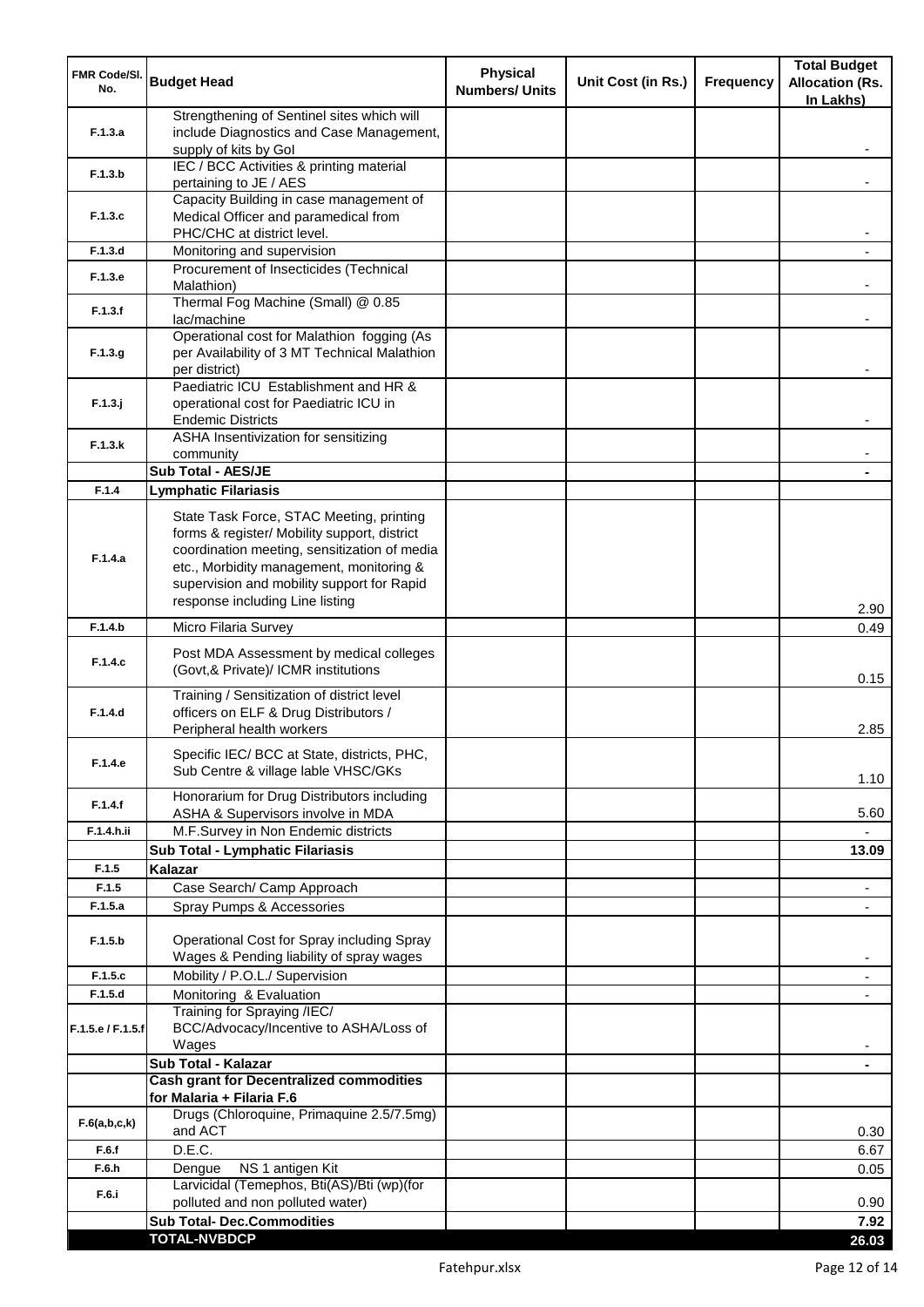| FMR Code/SI.<br>No. | <b>Budget Head</b>                                                                   | <b>Physical</b><br><b>Numbers/ Units</b> | Unit Cost (in Rs.) | <b>Frequency</b> | <b>Total Budget</b><br><b>Allocation (Rs.</b><br>In Lakhs) |
|---------------------|--------------------------------------------------------------------------------------|------------------------------------------|--------------------|------------------|------------------------------------------------------------|
|                     |                                                                                      |                                          |                    |                  |                                                            |
| G                   | <b>National Leprosy Eradication</b>                                                  |                                          |                    |                  |                                                            |
|                     | Programme(NLEP)                                                                      |                                          |                    |                  |                                                            |
| G.1                 | <b>Case Detection and Management</b><br>Specific Plan for high endemic blocks of low |                                          |                    |                  |                                                            |
| G.1.1               | endemic districts                                                                    |                                          |                    |                  |                                                            |
|                     | No. of High endemic blocks in Low endemic<br>Districts (ANCDR more than 10)          |                                          |                    |                  |                                                            |
|                     | House to House Visit by Search team                                                  |                                          |                    |                  |                                                            |
|                     | Confrmaton of suspect                                                                |                                          |                    |                  |                                                            |
|                     | Intensive IEC Activity                                                               |                                          |                    |                  |                                                            |
| G.1.2               | <b>Services in Urban services</b>                                                    |                                          |                    |                  |                                                            |
|                     | Urban Project 2 Mega cities, 2 medium City                                           |                                          |                    |                  |                                                            |
|                     | 2, 8 Medium City 1, 40 Townships                                                     |                                          |                    |                  | 1.14                                                       |
| G.1.3               | <b>ASHA involvement</b>                                                              |                                          |                    |                  |                                                            |
|                     | <b>ASHA Sensitization</b>                                                            |                                          |                    |                  | 0.186                                                      |
|                     | <b>ASHA Incentive for Services</b>                                                   |                                          |                    |                  | 0.220                                                      |
| G.1.4               | <b>Materials &amp; Supplies</b>                                                      |                                          |                    |                  |                                                            |
|                     | Supportive Drugs & Dressing materials                                                |                                          |                    |                  | 0.40                                                       |
|                     | Laboratory reagents and equipments                                                   |                                          |                    |                  |                                                            |
|                     | scalpels etc.                                                                        |                                          |                    |                  | 0.08                                                       |
|                     | Printing works                                                                       |                                          |                    |                  | 0.25                                                       |
| G.1.5               | <b>NGO Services</b>                                                                  |                                          |                    |                  | $\blacksquare$                                             |
| G.2                 | <b>DPMR</b>                                                                          |                                          |                    |                  | $\blacksquare$                                             |
|                     | MCR Protective Footwear (12500 pairs)                                                |                                          |                    |                  | 0.56                                                       |
|                     | Aids Appliances, Self Care Kit items etc.                                            |                                          |                    |                  | 0.20                                                       |
|                     | Welfare allowance for RCS patients @ Rs                                              |                                          |                    |                  |                                                            |
|                     | 8000<br>Reimbursement to institutions for RCS                                        |                                          |                    |                  |                                                            |
|                     | Screening cum Self Care Camp                                                         |                                          |                    |                  |                                                            |
| G.3                 | <b>IEC</b>                                                                           |                                          |                    |                  |                                                            |
|                     | Mass Media (TV, Radio, Press etc.)                                                   |                                          |                    |                  | 0.39                                                       |
|                     | Outdoor Media (Posters, Banners, Kiosk,                                              |                                          |                    |                  |                                                            |
|                     | Hoardings, Display boards, Miking etc.)                                              |                                          |                    |                  | 0.23                                                       |
|                     | Rural Media (Folk shows etc.)                                                        |                                          |                    |                  | 0.35                                                       |
|                     | Advocacy meeting                                                                     |                                          |                    |                  | 0.05                                                       |
| G.4                 | <b>Human Resource</b>                                                                |                                          |                    |                  |                                                            |
|                     | District Leprosy Consultant in high endemic<br>districts                             |                                          |                    |                  | 2.70                                                       |
|                     | Physiotherapist in high endemic districts                                            |                                          |                    |                  | 2.25                                                       |
|                     | PMW @ Rs 16000 per month                                                             |                                          |                    |                  | 12.96                                                      |
| G.5                 | Programme management                                                                 |                                          |                    |                  | $\blacksquare$                                             |
|                     | For Contractual Staff                                                                |                                          |                    |                  | 0.25                                                       |
|                     | Rent, Telephone, Electricity, P&T charges,                                           |                                          |                    |                  |                                                            |
|                     | Miscellaneous<br>DLO Office Consumables eg.Stationery                                |                                          |                    |                  | 0.35                                                       |
|                     | Items, Pendrive, CD etc.                                                             |                                          |                    |                  | 0.30                                                       |
|                     | Mobility Support- Vehicle hiring, POL and                                            |                                          |                    |                  |                                                            |
|                     | Maintenance for District Nucleus Team                                                |                                          |                    |                  |                                                            |
|                     | one tenth)                                                                           |                                          |                    |                  | 0.15                                                       |
| G.6                 | <b>Others</b>                                                                        |                                          |                    |                  |                                                            |
|                     |                                                                                      |                                          |                    |                  |                                                            |
|                     | Travel expense for regular staff for specific                                        |                                          |                    |                  |                                                            |
|                     | programme/ training needs / awards etc.                                              |                                          |                    |                  | 0.065                                                      |
|                     | <b>TOTAL - NLEP</b>                                                                  |                                          |                    |                  | 23.08                                                      |
|                     |                                                                                      |                                          |                    |                  |                                                            |
| п                   | <b>Revised National Tuberculosis Control</b>                                         |                                          |                    |                  |                                                            |
| 1.1                 | <b>Programme (RNTCP)</b><br><b>Civil Works</b>                                       |                                          |                    |                  | 2.00                                                       |
| 1.2                 | <b>Laboratory Materials</b>                                                          |                                          |                    |                  | 7.94                                                       |
| 1.3                 | Honorarium                                                                           |                                          |                    |                  | 5.56                                                       |
| 1.4                 | <b>IEC/Publicity</b>                                                                 |                                          |                    |                  | 3.39                                                       |
|                     |                                                                                      |                                          |                    |                  |                                                            |